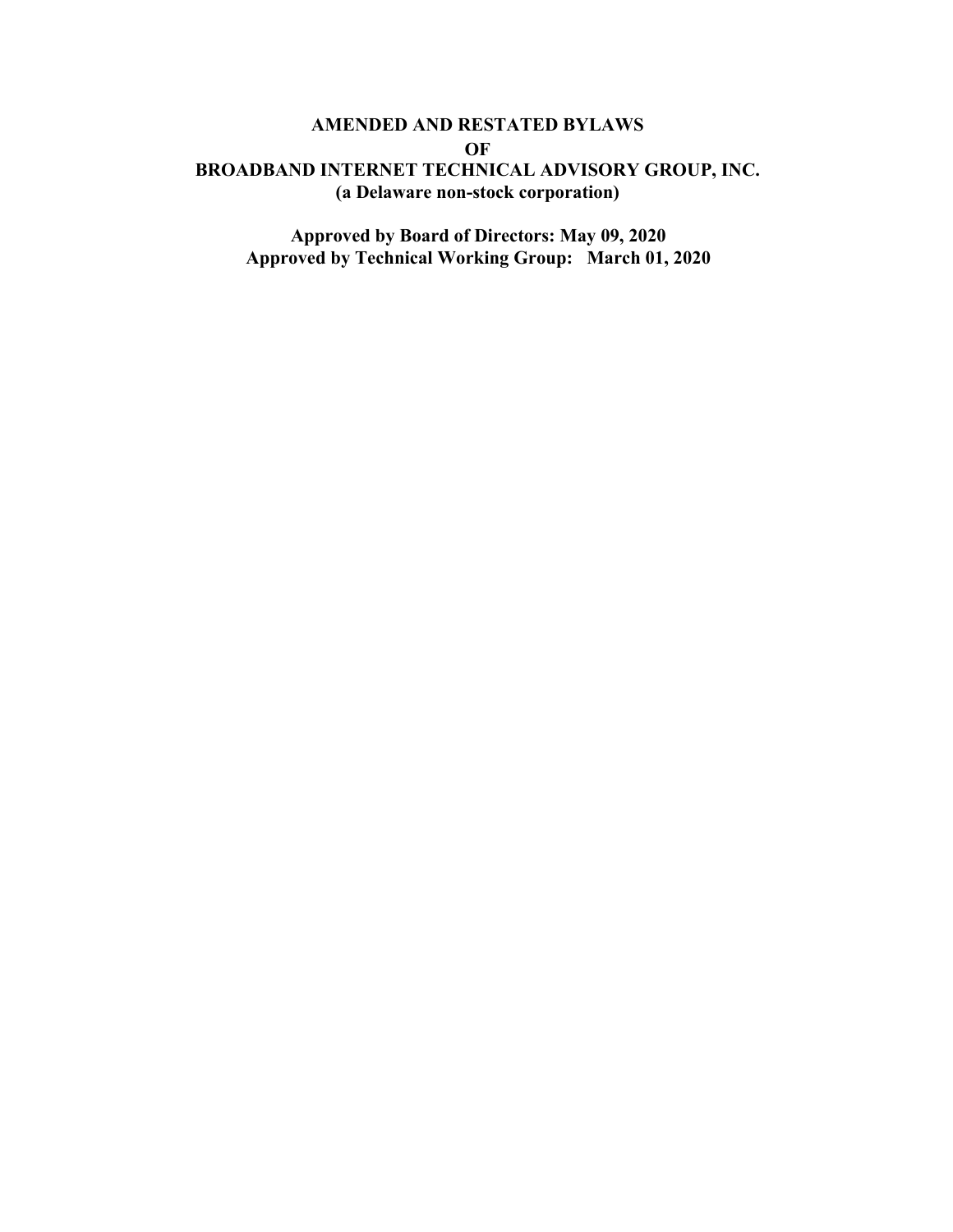# **ARTICLE I DEFINITIONS**

**Section 1.1.** *Definitions.* When used in these Bylaws, unless the context otherwise requires, the term:

(a) "*Act*" means the General Corporation Law of the State of Delaware, as the same may be amended from time to time.

(b) "*Affiliate*" means, with respect to any entity, any other entity, directly or indirectly, controlling or controlled by, or under direct or indirect common control with, such entity or one or more of the other Affiliates of that entity (or a combination thereof), as of the date hereof or thereafter; *provided, however*, such entity shall be considered an Affiliate only for the time during which such control exists. Solely for the purposes of this definition, an entity shall "control" another entity if the first entity: (i) owns, beneficially or of record, more than fifty percent (50%) of the voting securities of the other entity, (ii) has the ability to elect a majority of the directors of the other entity, or (iii) provides day to day management of such entity under contract or as managing general partner.

(c) "*Alternate Director*" means an individual selected by a Designated Participating Member as an alternate designee to attend Board meetings and vote in the place and stead of the Designated Participating Member's Director Designee.

(d) "*Application Provider*" means an individual or entity that is engaged substantially in the provision of products, services, caching or solutions which are transmitted over the Internet.

(e) *"Application Provider Director*" means a Director designated by a Designated Participating Member in the Application Provider Member Category.

(f) "*Board*" means the board of directors of this Corporation.

(g) "*Certificate*" means the Certificate of Incorporation of this Corporation, dated June 21, 2010, as the same may be amended, restated or modified from time to time.

(h) "*Community Representative*" means an individual or entity that does not qualify in one of the Industry Categories but has an interest in the technical issues of the Corporation's mission. Community Representatives could be, among other things, an individual; not-for-profit scientific, technical, professional, labor, consumer or other association or organization; academic institution or individual academic; public interest group; or other representative from the consumer/user community.

(i) "*Community Representative Director*" means a Director who is either: (1) with respect to a Designated Participating Member that is an entity, designated by a Designated Participating Member in the Community Representative Member Category, or (2) with respect to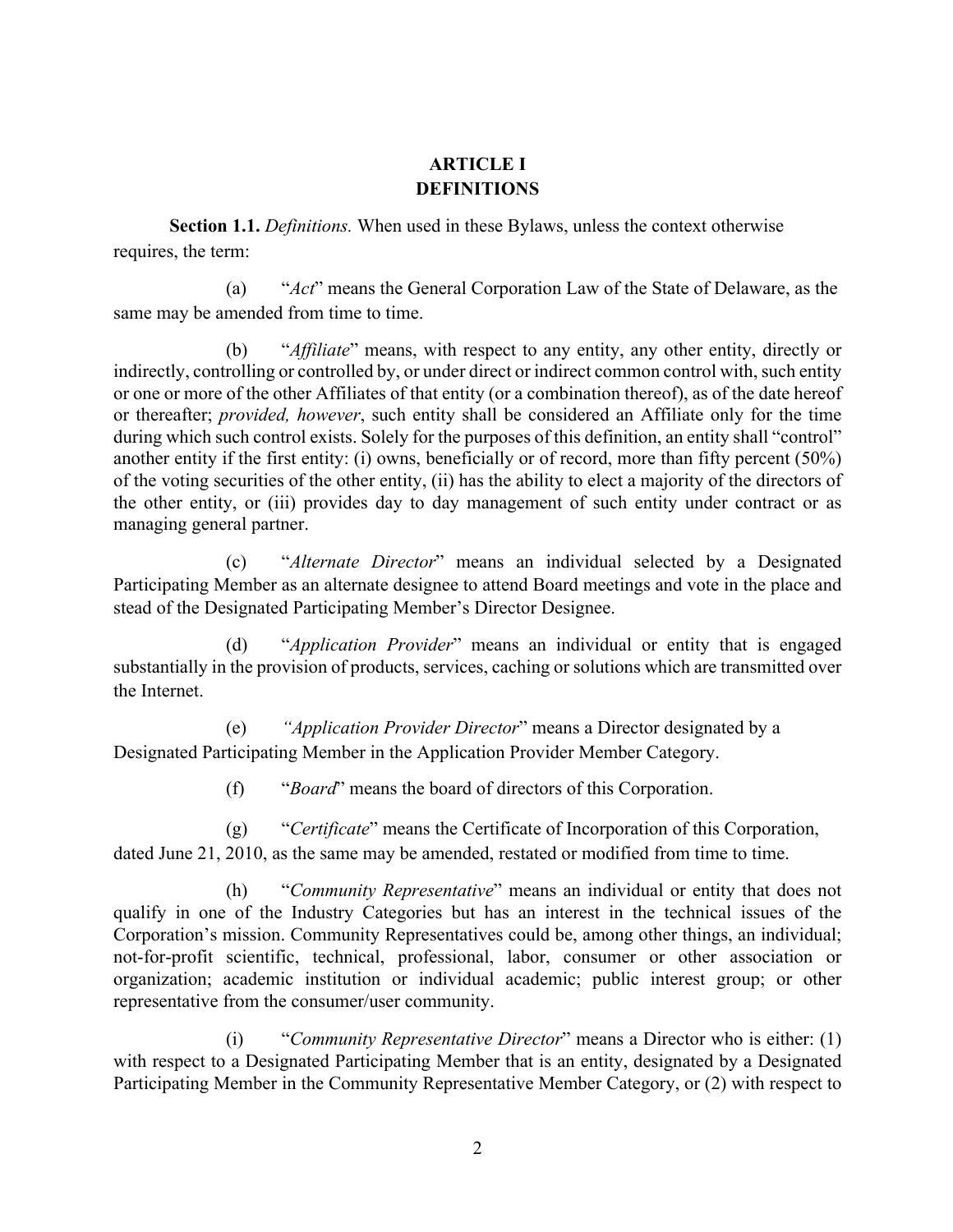a Designated Participating Member that is an individual, the Designated Participating Member himself or herself.

(j) "*Content Producer*" means an individual or entity engaged substantially in the business of developing, licensing, or selling video games, literary works, musical works, dramatic works, motion pictures and other audiovisual works, or sound recordings transmitted over the Internet.

(k) *"Content Producer Director*" means a Director designated by a Designated Participating Member in the Content Producer Member Category.

(l) "*Corporation*" means the Broadband Internet Technical Advisory Group, Inc. or any future name of this entity.

(m) "*Designated Participating Member*" means a Participating Member (either an individual or entity) elected by the Participating Members in the same Member Category to designate a Director to the Board. The Designated Participating Member will have the right to appoint a Director Designee who will serve on the Board until the end of the Director's term.

(n) *"Director"* means a member of the Board.

(o) *"Director Designee*" means an individual designated by a Designated Participating Member to serve as Director on the Board. If a Designated Participating Member is an individual, such individual will also be the Director Designee.

(p) "*Equipment Manufacturer*" means an individual or entity engaged substantially in the business of developing, manufacturing, distributing, selling, installing, or launching with respect to communications or information technology products, primarily hardware.

(q) *"Equipment Manufacturer Director*" means a member of the Board designated by a Designated Participating Member in the Equipment Manufacturer Member Category.

(r) *"Executive Designee"* means an individual designated by the Executive Director to serve as Director on the Board pursuant to Section 5.10 of these Bylaws.

(s) *"Executive Director"* means the individual appointed by the Board to serve as the executive director of the Corporation.

(t) *"Expert"* means any person, whether an employee of a Participating Member or not, who meets the technical requirements and other requirements set forth in Section 3 of the TWG Governance Manual and Section 7.3 of BITAG's Bylaws. For example, Experts may include academics, technical specialists from companies who are not Participating Members, and technical experts from civil society.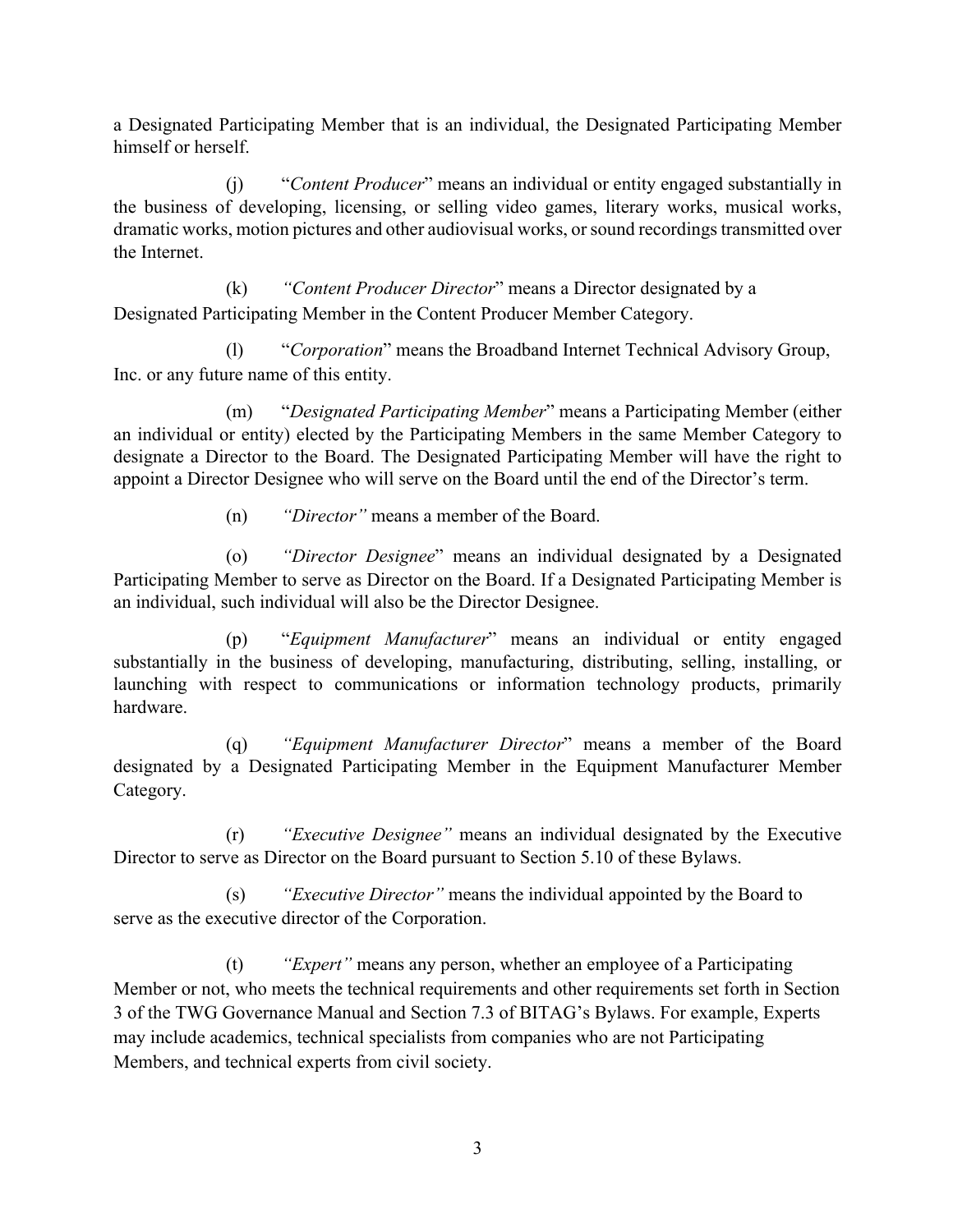(u) "*Internet Connectivity Provider*" means an individual or entity that is engaged substantially in the provision of Internet connectivity, transmission and routing services to end users by any means including, but not limited to, digital subscriber line ("*DSL*"), microwave, fiber, cable, broadband over power lines ("*BPL*"), wireless, or satellite.

(v) "*Internet Connectivity Provider Director*" means a member of the Board designated by a Designated Participating Member in the Internet Connectivity Member Category.

(w) "*Member*" means an individual or entity that has been admitted as a member of the Corporation in accordance with ARTICLE III. Members can either be Participating Members or Observing Members.

(x) "*Member Category*" means those categories of membership designated in Section 3.2(a).

(y) "*Non-Entity Community Representative Director*" means a Community Representative Director that is an individual Participating Member (as opposed to an individual affiliated with an entity Participating Member) within the Community Representative Member Category.

(z) *"Observing Member*" means a member of the Corporation whose rights as a member of the Corporation are limited consistent with Section 3.1(b) of these Bylaws.

(aa) "*Participating Member*" means a member of the Corporation who has the rights set forth in Section 3.1(a) of these Bylaws.

(bb) "*Required Interest of the Board*" means the affirmative vote of more than seventy-six percent (76%) of the Directors present at a meeting in person, by proxy given to an Alternate Director or via teleconference where quorum is present.

(cc) "*Specifications*" means technical specifications, standards, rules or procedures that define or specify: (i) the rules, conditions, or characteristics for products, processes, or production methods; (ii) dimensions, materials, performance, designs, or operations; and (iii) the functional requirements, operational requirements, and/or interface and interchangeability characteristics for an item.

(dd) "*Technical Working Group*" or "*TWG*" means the initial technical working group of the Corporation which shall be operated in accordance with the procedures set forth in ARTICLE VII and the TWG Governance Document.

(ee) "*Trade Association*" means an organization or entity: (i) composed of member companies that (A) all generally fall within one Member Category, and (B) that have some common business interest, and (ii) whose purpose is to promote such common interest and not to engage in a regular business of a kind ordinarily carried on for profit.

(ff) "*TWG Governance Document"* means the Technical Working Group Governance Manual, Version  $\left[2.0\right]$ , dated as of  $\left[2.0\right]$  2020, as the same may be amended from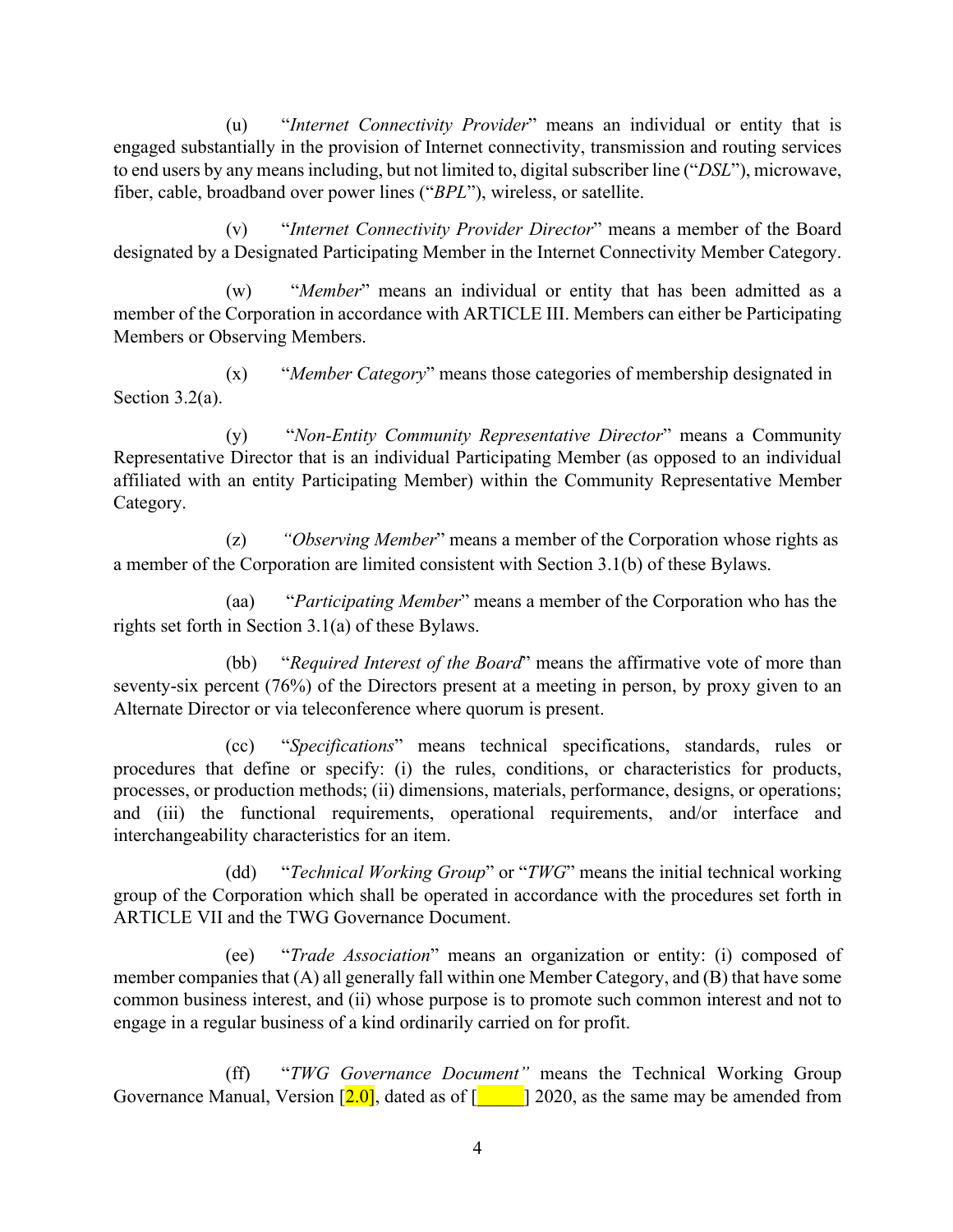time to time in accordance with Section 7.2 of these Bylaws, which shall be set for the initial rules, operating procedures and voting requirements of the TWG.

(gg) "*TWG Representative*" means a technical representative, designated by a Participating Member who meets the technical requirements and other requirements for Experts set forth in Section 3 and Section 7.3 of these Bylaws and the TWG Governance Document.

(hh) "*Weighted Majority*" has the meaning set forth in Section 4.6(d) of these

Bylaws.

(ii) "*Working Group*" means a technical working group, other than the TWG, established by the Board to facilitate the technical work of the Corporation which shall be operated in accordance with the procedures set forth in ARTICLE VII and the Working Group Operating Procedures.

(jj) "*Working Group Operating Procedures*" means a document created by the Board in consultation with the Executive Director which shall set forth the mission, rules, operating procedures and voting requirements of any Working Group established in accordance with ARTICLE VII, as the same may be amended from time to time in accordance with Section 7.2 of these Bylaws.

## **ARTICLE II OFFICE**

**Section 2.1.** *Registered Office*. The registered office shall be at the office of 2711 Centerville Road, Suite 400, Wilmington, DE 19808 in the County of Newcastle. The name of its registered agent at such address is the Corporation Service Company. In the manner permitted by the Act, the Board or the registered agent may change the address of the Corporation's registered office in the State of Delaware and the Executive Director or the Board may make, revoke or change the designation of the registered agent without having to go through the Bylaw amendment process outlined in ARTICLE IX.

**Section 2.2.** *Other Offices*. The Corporation may also have offices at such other places both within and without the State of Delaware as the Board may determine from time to time or the business of the Corporation may require.

## **ARTICLE III MEMBERSHIP**

**Section 3.1.** *Types of Membership*. There shall be two types of Members: Participating Members and Observing Members.

(a) Participating Members have the right to: (i) appoint one TWG Representative or representative to any Working Group established by the Corporation, (ii) elect individuals to the Board in accordance with ARTICLE V of these Bylaws, and (iii) vote on matters presented to the Members.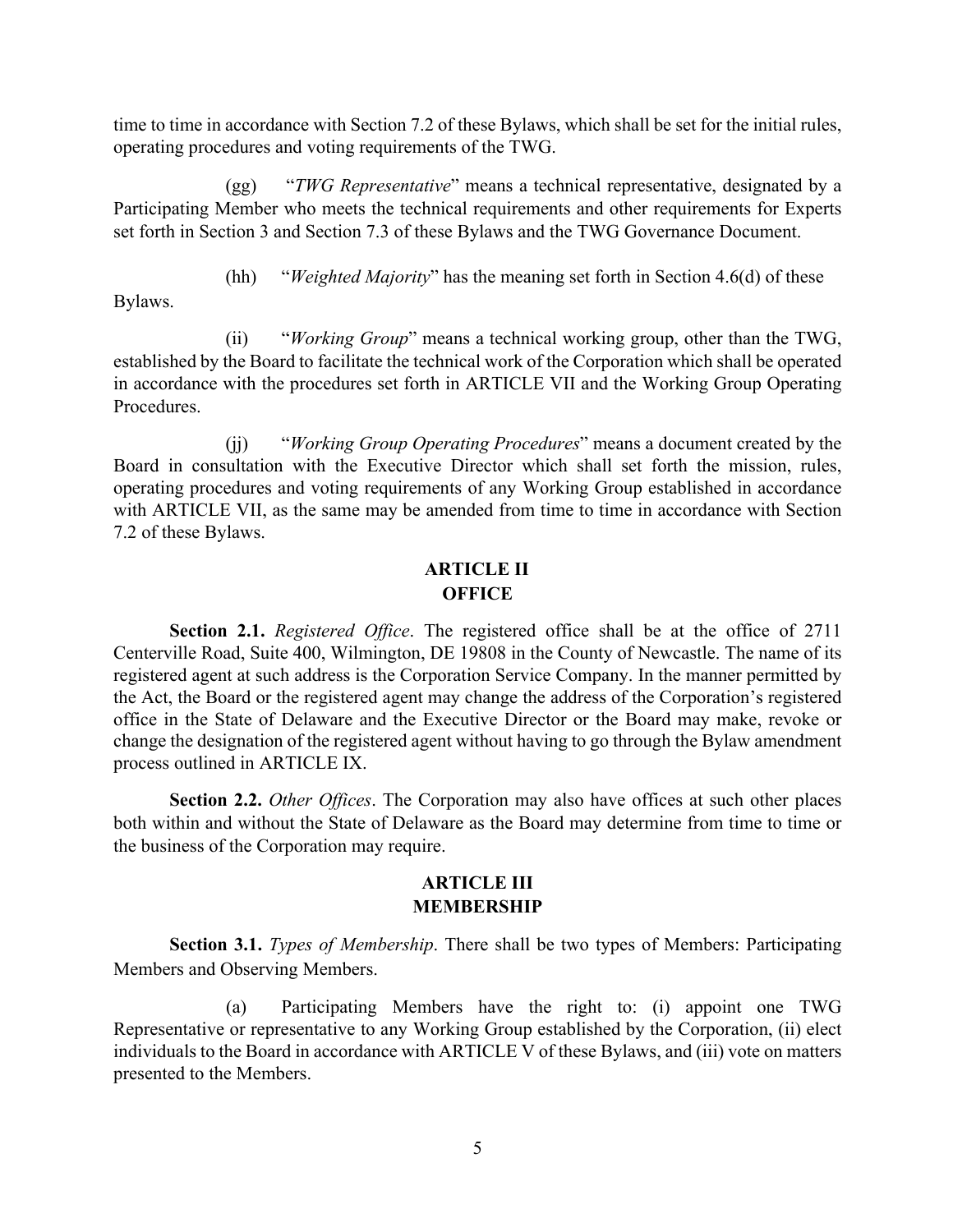(b) Unless otherwise required by the Act, Observing Members will *not* have the right to: (i) appoint a TWG Representative or representative to any Working Group, (ii) elect individuals to the Board, or (iii) vote on matters presented to the Members or matters for which voting members are required to vote upon under the Act. Observing Members will be advised of Corporation activities, and may observe Member, TWG and Working Group meetings but they will not be entitled to comment on Member, TWG or Working Group proceedings except as provided under Section 7.4 or permitted by the TWG Governance Manual or Working Group Governance Manual. Observing Members will not be deemed part of any particular Member Category and will not have the right to attend Member Category meetings. Trade Associations can only be Observing Members.

#### **Section 3.2.** *Categories of Membership*.

(a) There shall initially be five (5) categories of Participating Members: Application Provider, Community Representative, Content Producer, Equipment Manufacturer and Internet Connectivity Provider.

(b) A Participating Member, including its Affiliates, can be in only one Member Category. As part of the application process outlined in Section 3.4 of these Bylaws, the applicant must designate the Member Category to which he, she or it is applying. Except with respect to the Community Representative Member Category, applicants who desire to be Participating Members should select a Member Category that is consistent with the applicant's (including its Affiliates) line of business which generates the largest portion of the applicant's gross revenues. Notwithstanding the foregoing, an applicant can request a different Member Category designation if he, she or it believes in good faith and demonstrates to the reasonable satisfaction of the Executive Director that his, her or its interests lie more appropriately with an alternative Member Category or the Executive Director may place an applicant in a different Member Category designation if he or she believes in good faith that the applicant's interests lie more appropriately with an alternative Member Category. The Executive Director can, for example, withhold consent if he or she believes in good faith that the applicant is selecting an alternative Member Category in an effort to exercise undue or disproportionate influence on the Corporation or TWG or other Working Group proceedings.

(c) If a Participating Member no longer qualifies in a particular Member Category because of a merger, acquisition or other reorganization or because its primary line of business changes, the Executive Director shall change the Member's Member Category designation to correspond with the appropriate Member Category; *provided*, *however*, a Participating Member may petition the Executive Director to stay in a particular Member Category if the Participating Member believes in good faith and demonstrates to the reasonable satisfaction of the Executive Director that its interests lie more appropriately with such Member Category notwithstanding the change in circumstances.

(d) To the extent a Participating Member becomes an Affiliate of another existing Member, the memberships will be consolidated into one membership and the Executive Director shall place the combined Members in the appropriate Member Category as determined in accordance with Section 3.2(b); *provided*, *however*, the combined Members may petition the Executive Director for an alternative Member Category if the Members believe in good faith and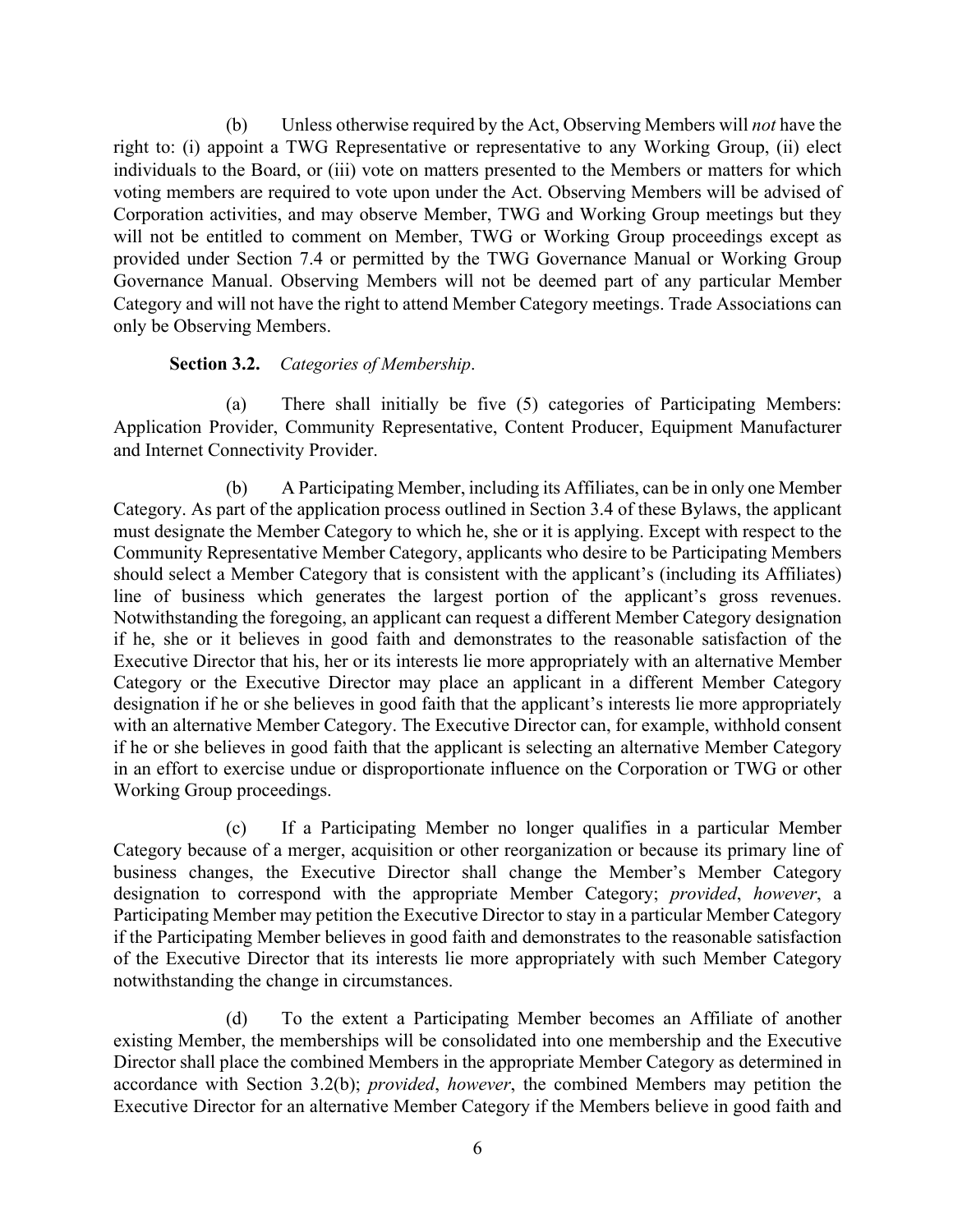demonstrate to the reasonable satisfaction of the Executive Director that their combined interests lie more appropriately with such Member Category.

(e) Except for Trade Associations, Observing Members may file an application with the Corporation to become Participating Members consistent with the procedures outlined in this ARTICLE III.

(f) The Board (subject to the approval of the Members) may amend the Member Categories set forth in Section  $3.2(a)$  of these Bylaws by amending the Bylaws in accordance with ARTICLE IX of these Bylaws to promote a balance of views among Members, to reflect changes in the communications industry or communications policy, or otherwise to further the purpose of the Corporation, provided that the Board shall consider in good faith in any such amendment means to avoid (i) such amendment facilitating any person or entity obtaining or exercising undue or disproportionate influence over the affairs of the Corporation or TWG or other Working Group proceedings and (ii) modification or amendment of an existing Member Category in a way that has a material and disproportionate adverse impact on the Participating Members in such Member Category that is not reasonably related to changes in the communications industry or communications policy.

**Section 3.3.** *Membership Qualifications*. Membership in the Corporation, as either a Participating Member or Observing Member, shall be open to any person or entity that meets the following requirements:

(a) with the exception of Observing Members, the individual or entity qualifies in one of the Member Categories;

(b) the individual or entity has a material interest in the technical issues of the Corporation's mission;

(c) *Reserved*;

(d) the individual or entity has provided the Corporation with a properly completed membership application;

(e) the individual or entity has the willingness to bear his, her or its appropriate share of the expense incurred in the work of the Corporation through payment of membership dues as calculated in accordance with ARTICLE VIII of these Bylaws;

for an individual or entity whose application has been previously rejected, such individual or entity has cured any defects in the prior application (if curable);

 $(g)$  the individual or entity certifies that he, she or it has the willingness to act in accordance with the rules of the Corporation and other policies as established by the Board; and

(h) the individual or entity is not an Affiliate of an existing Member. **Section 3.4.** *Applications for Membership*.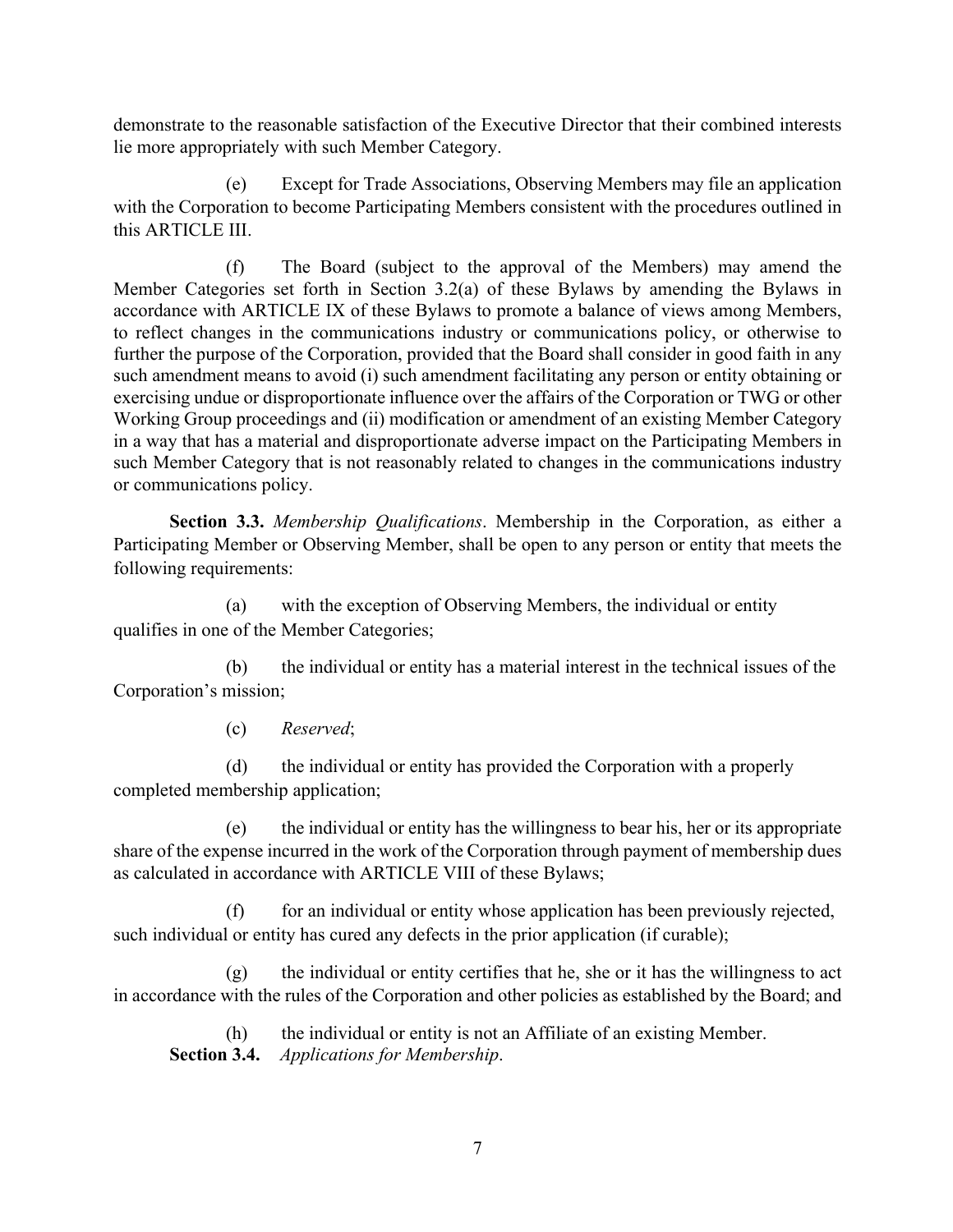(a) A request for membership in the Corporation shall be submitted on a completed Corporation membership application form. On the application, the applicant shall specify, among other things, the type of membership and Member Category being applied for and provide sufficient information to demonstrate his, her or its membership qualifications. By submitting a membership application which is accepted by the Corporation, the applicant agrees to observe all of the obligations of a Member under the Certificate of Incorporation, Bylaws and membership requirements as established by the Board, including the obligation to bear the appropriate share of the Corporation's expenses.

(b) The Executive Director shall review all membership applications and accept those applicants that: (i) meet the Member qualifications set forth in Section 3.3 of these Bylaws, (ii) have paid, or agreed to pay, his, her or its appropriate share of the Corporation's expenses when due and owing, and (iii) have agreed to observe all of the obligations of a Member under the Certificate, Bylaws and membership requirements as established by the Board. An applicant will not be a Member until he, she or it has complied with all of the membership application requirements and has received written notification of acceptance from the Corporation.

**Section 3.5.** *Financial Disclosures*. In submitting an application for membership, the applicant may be required to disclose sufficient, accurate financial information to enable the Executive Director to determine the applicant's appropriate membership dues and Member Category. Such information shall be treated as confidential information and will not be disclosed to any person (other than legal counsel) except that the Executive Director may disclose such information to the Board if legal counsel for the Corporation deems such disclosure is necessary to enable the Board to comply with its obligations under these Bylaws and the Certificate.

#### **Section 3.6.** *Appeal of Membership Rejection; Appeal of Member Category Designation*.

(a) If the Executive Director rejects any application or rejects an applicant's or Member's request to be placed in a Member Category other than the Member Category appropriately determined as set forth in Section 3.2(b) of these Bylaws, the Executive Director shall provide the applicant a written explanation of why the application was rejected, specifying the particular membership requirement that the applicant did not meet or why the Executive Director refused to place an applicant or Member in a requested Member Category, as the case may be. Executive Director determinations may be appealed to the Board by the applicant or Member, as the case may be, within thirty (30) days of receiving the Executive Director's determination.

(b) A majority of the Board present at a meeting in person, by proxy or by remote communication where quorum is present may overturn the Executive Director's determination. If the Board affirms the Executive Director's determination, the Board shall provide the applicant or Member, as the case may be, a written explanation of why the application was rejected, specifying the particular Membership requirement that the applicant did not meet or why the Board refused to place an applicant or Member in a requested Member Category, as the case may be.

(c) A report of all admitted Members and rejected applicants will be circulated to the Members on a regular basis.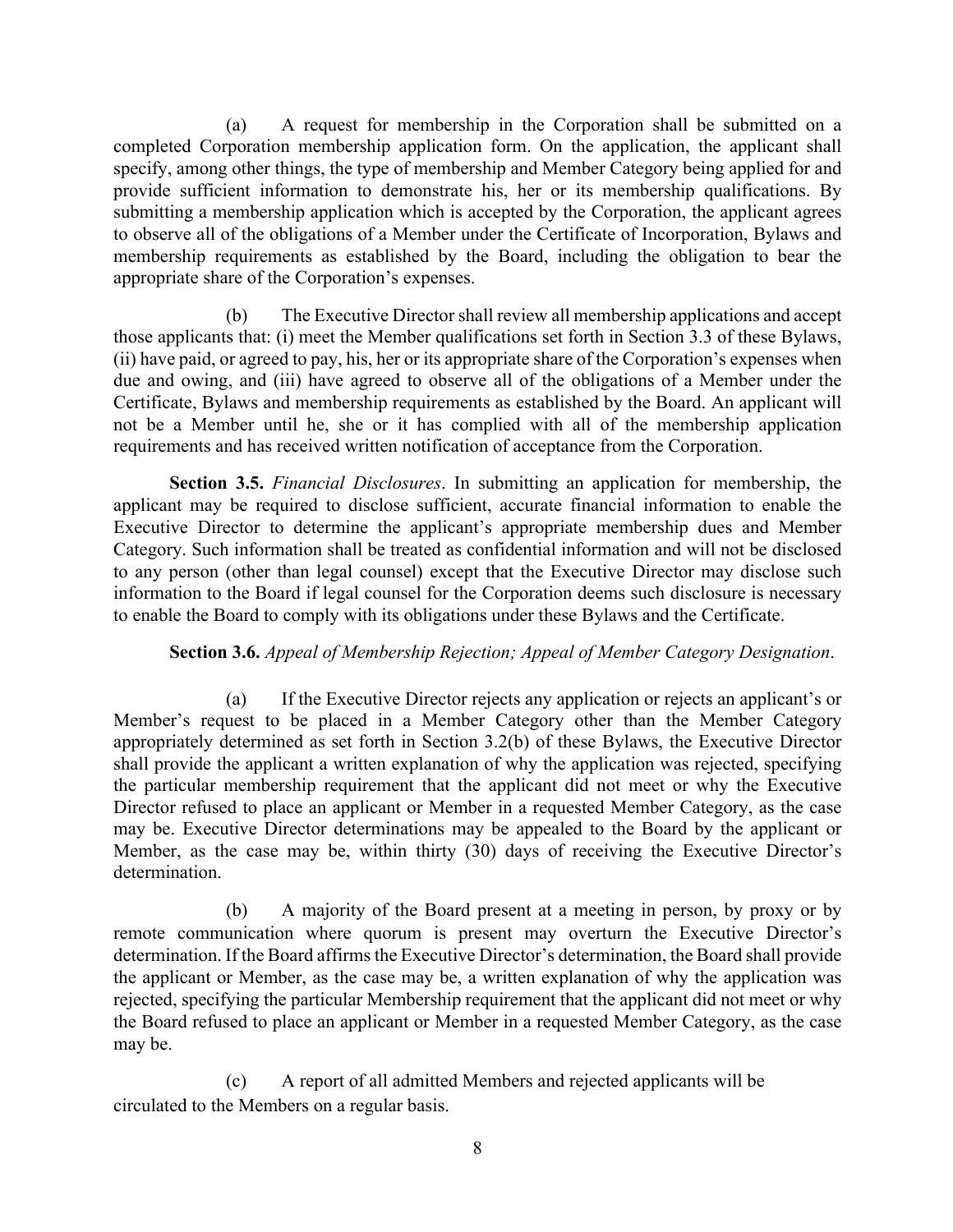## **Section 3.7.** *Membership Discipline; Suspension*.

(a) Voluntary termination of membership by a Member shall be made by notice in writing to the Executive Director and the Board; *provided*, *however*, such notice shall not terminate any of the Member's obligations accruing prior to the date of the Executive Director and Board receive notice of such termination. If a Member voluntarily resigns and is readmitted as Member within one (1) year of the effective date of his, her or its departure, such Member will be responsible for all membership dues that would have been payable had the Member not terminated his, her or its membership.

(b) A Member's membership in the Corporation can be terminated if a Required Interest of the Board determines that he, she or it no longer meets the membership qualifications as set forth in Section 3.3 of these Bylaws.

(c) A Member's membership in the Corporation can be terminated by a vote of a Required Interest of the Board if such Required Interest of the Board determines that the Member has neglected or willfully refused to comply with the rules and regulations of the Corporation, including, without limitation, using the Corporation's Membership list for purposes not in furtherance of the mission of the Corporation or has materially obstructed the activities of the TWG or any other Working Group.

(d) If a Member's membership dues remain unpaid after ninety (90) days from the date of invoice, the Executive Director may suspend all privileges of membership of such Member until full payment is made. If the Member's membership dues remain unpaid after onehundred twenty (120) days from the date of invoice, the Executive Director may terminate Member's membership immediately upon written notice to such Member.

(e) Before terminating the membership of any Member, except with respect to a termination pursuant to Section 3.7(d) of these Bylaws, the Board shall give a Member not less than thirty (30) days written notice explaining in reasonable detail the reason for termination and must provide the Member with a reasonable opportunity to be heard on such reasonable conditions as the Board may set forth. If terminated, after a reasonable opportunity of being heard, the Board will provide such Member a reasonable written explanation for such termination.

(f) To the extent a Member's membership is terminated, such Member's total liability with respect to such termination to the Corporation and its Members shall be the payment of any dues payable on or before the effective date of such Member's termination and Member shall not be refunded any dues, including those dues paid in advance.

## **Section 3.8.** *Transfer and Termination of Membership*.

(a) Except as provided hereinafter, no Member may transfer his, her or its membership or any right arising therefrom and the membership of a Corporation, partnership, or any other business organization which is a Member shall terminate upon its liquidation, dissolution, or winding up, and the membership of a sole proprietor or individual who is a Member shall terminate at death, provided that all obligations of membership under these Bylaws and the rules of the Corporation have been fulfilled.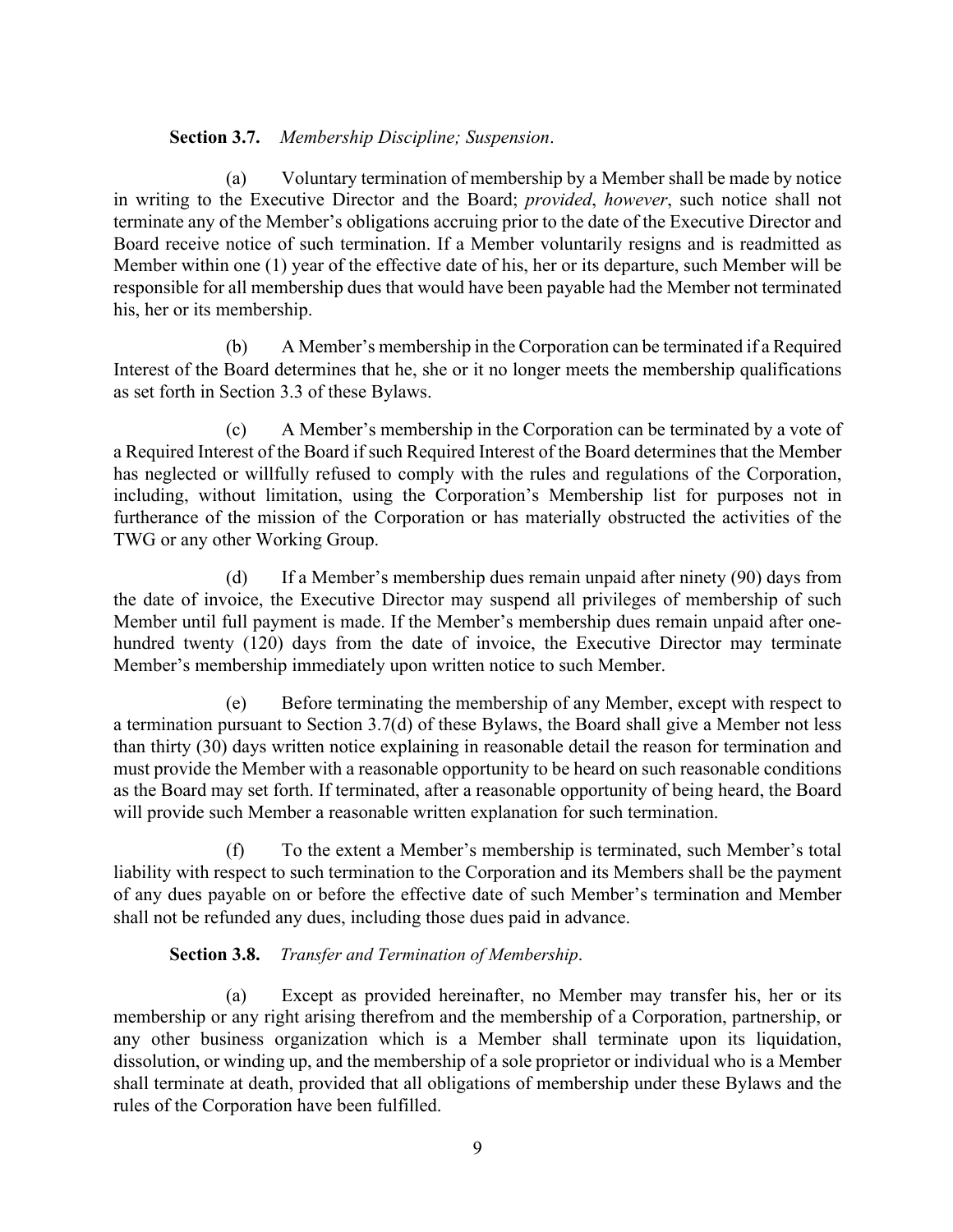(b) The consolidation, reorganization, merger, change of name, or similar change in any organization Member shall not terminate the membership of such organization Member provided that the Member or surviving organization, if any, shall be deemed a successor to the business of the organization Member, and the Member or the surviving organization continues to possess the qualifications for membership in the Corporation. If the business of any predecessor Member is to be carried on by an organization deemed to be a successor organization by the Corporation, the membership of such predecessor Member shall be extended to the successor organization provided that such successor organization possesses the qualifications for membership in the Corporation.

### **ARTICLE IV MEMBER MEETINGS**

**Section 4.1.** *Annual Meetings*. The annual meeting of the Members may be held at such place, either within or without the State of Delaware, as may be designated by the Board. The Board may, in its sole discretion, determine that the meeting shall not be held at any place, but may instead be held solely by means of remote communication or written ballots. The Executive Director shall cause a written notice of the time and place of each annual meeting to be mailed or sent electronically to each Participating Member and Observing Member not less than thirty (30) days and no more than sixty (60) days before the date of the meeting, which notice shall include an agenda of the principal items to be consider including a slate of nominees for the Board.

**Section 4.2.** *Special Meetings.* Special meetings of the Members may be called by the Executive Director, by a majority of the members of the Board or by a writing signed by at least twenty percent (20%) of the total number of Participating Members as long as such group includes at least one (1) Participating Member from each Member Category. In addition, a special meeting of the Participating Members in a particular Member Category may be called to consider issues specific to such Member Category if at least twenty percent (20%) of the Participating Members in such Member Category elect to call such a meeting. At any time, upon the written request of any person or persons entitled to call a special meeting, it shall be the duty of the Executive Director to send out notices of the meeting, to be held within or without the State of Delaware and at such time, but not less than thirty (30) days nor more than sixty (60) days after receipt of the request, as may be fixed by the Board or designated in the request of the Participating Members. The special meeting of the applicable Participating Members will be held at such place and time as designated by the calling person(s), but the calling person(s) has the authority to determine that the special meeting will be held solely by means of remote communication or written ballots. Such notice shall describe the purpose of the meeting. Only the business outlined in the special meeting notice can be conducted at a special meeting.

**Section 4.3.** *Notice and Purpose of Meetings; Waiver.* Each Participating Member of record entitled to vote at any meeting and each Observing Member shall be given in person, or by mail, or by electronic delivery, written or printed notice of the purpose or purposes, and the time and place within or outside the State of Delaware, and the means of remote communications, if any, by which Members and proxy holders may be deemed to be present in person and vote at such meeting of every meeting of the Members. If mailed, it should be directed to the Member at the address last shown on the books of the Corporation. No publication of the notice of meeting shall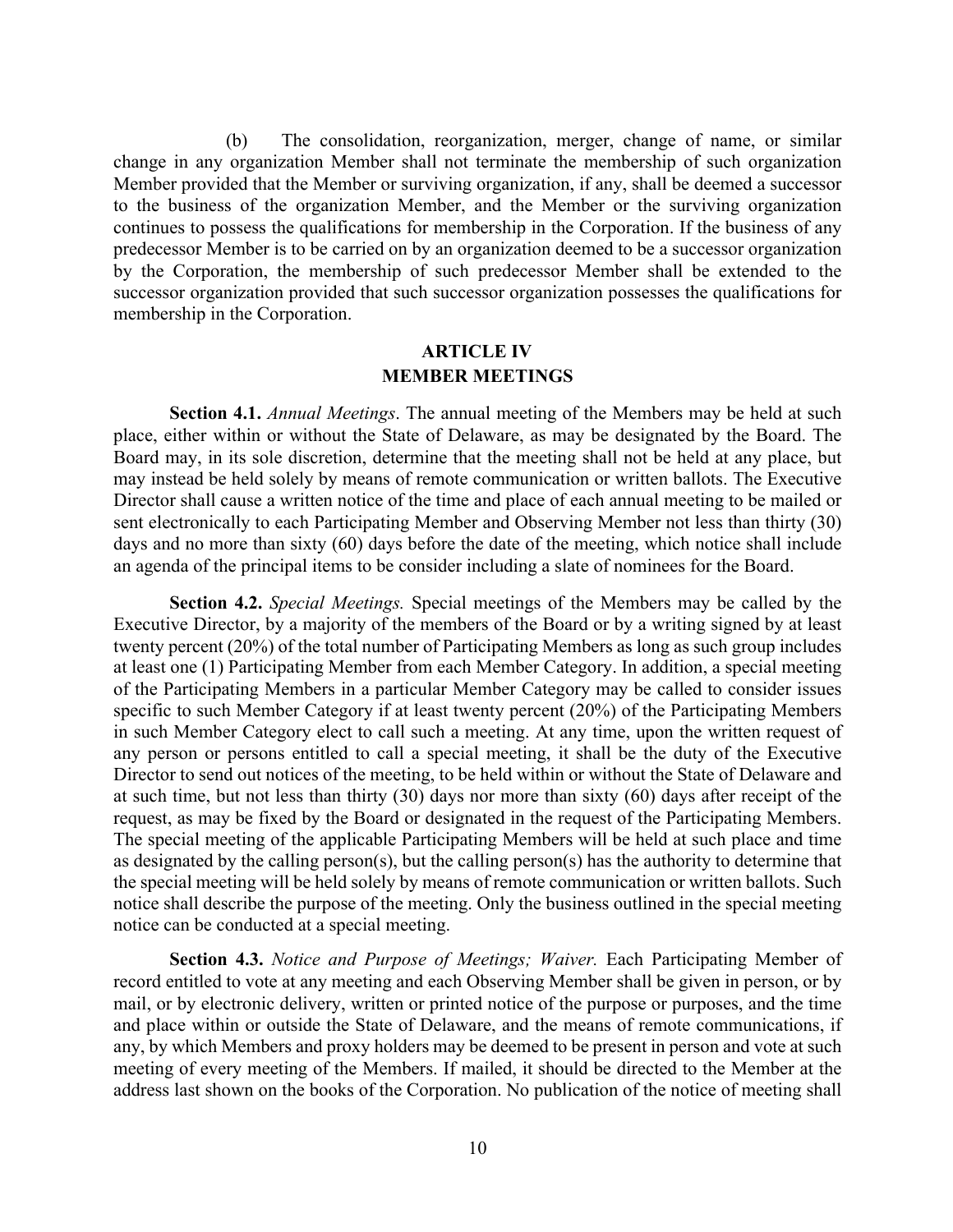be required. A Member may waive the notice of meeting by attendance, either in person or by proxy, at the meeting, or by so stating in writing, either before or after the meeting. Attendance at a meeting for the express purpose of objecting that the meeting was not lawfully called or convened shall not, however, constitute a waiver of notice. Except where otherwise required by the Act, notice need not be given of any adjourned meeting of the Members.

**Section 4.4.** *Quorum*. Except as otherwise provided by the Act or the Certificate, a quorum at any meeting of the Members, whether such meeting is a meeting of the Membership as a whole or a meeting of a Member Category, shall exist if thirty-three percent (33%) of the Participating Members entitled to vote at such meeting are present in person or by proxy or by remote communication or written ballot by which Participating Members and proxy holders may be deemed to be present in person.

**Section 4.5.** *Record Date*. The date of which notice of the meeting is mailed shall be the record date for the determination of the Members. When a determination of the Participating Members entitled to vote at any meeting has been made as provided in this Section 4.5, this determination shall apply to any adjournment of the meeting.

**Section 4.6.** *Voting*.

(a) Except in the election of Directors, which shall be governed by Section 5.10(d) below, and except as otherwise provided in the Certificate, these Bylaws or the Act, at every meeting of the Members, each Participating Member (and if applicable, Executive Designees) shall be entitled to cast one (1) vote within its Member Category as to each matter submitted to a vote. A Participating Member (or Executive Designee) may vote in person or by remote communication or through a proxy appointed by a written instrument signed by the Participating Member (or Executive Designee) or by a duly authorized attorney-in-fact and delivered to the secretary of the meeting or written ballot. No proxy shall be valid after three (3) months from the date of its execution unless a longer period is expressly provided.

(b) On all matters coming before the Members, a Weighted Majority of the Participating Members shall be required for such matter to be approved. Without limiting the foregoing, the Corporation shall not by amendment, merger, consolidation or otherwise liquidate, voluntarily dissolve or wind up the Corporation, without first obtaining the approval (by vote or written consent, as provided by law) of a Weighted Majority of the Participating Members. Amendments to the Bylaws and to the Certificate shall be governed by ARTICLE IX and ARTICLE X, respectively.

a vote.

(c) Unless otherwise required by the Act, Observing Members shall not have

(d) "*Weighted Majority*" means the vote of 50.1% of all Participating Members, weighted by Member Category with each Member Category being allocated an equal percentage of the total vote. By way of example, but not limitation, as long as there are five (5) Member Categories, each Member Category will be allocated twenty percent (20%) of the total vote on each matter coming before the Members. Each Member Category shall have its equal percentage of the total vote regardless of (i) the number of Participating Members that are part of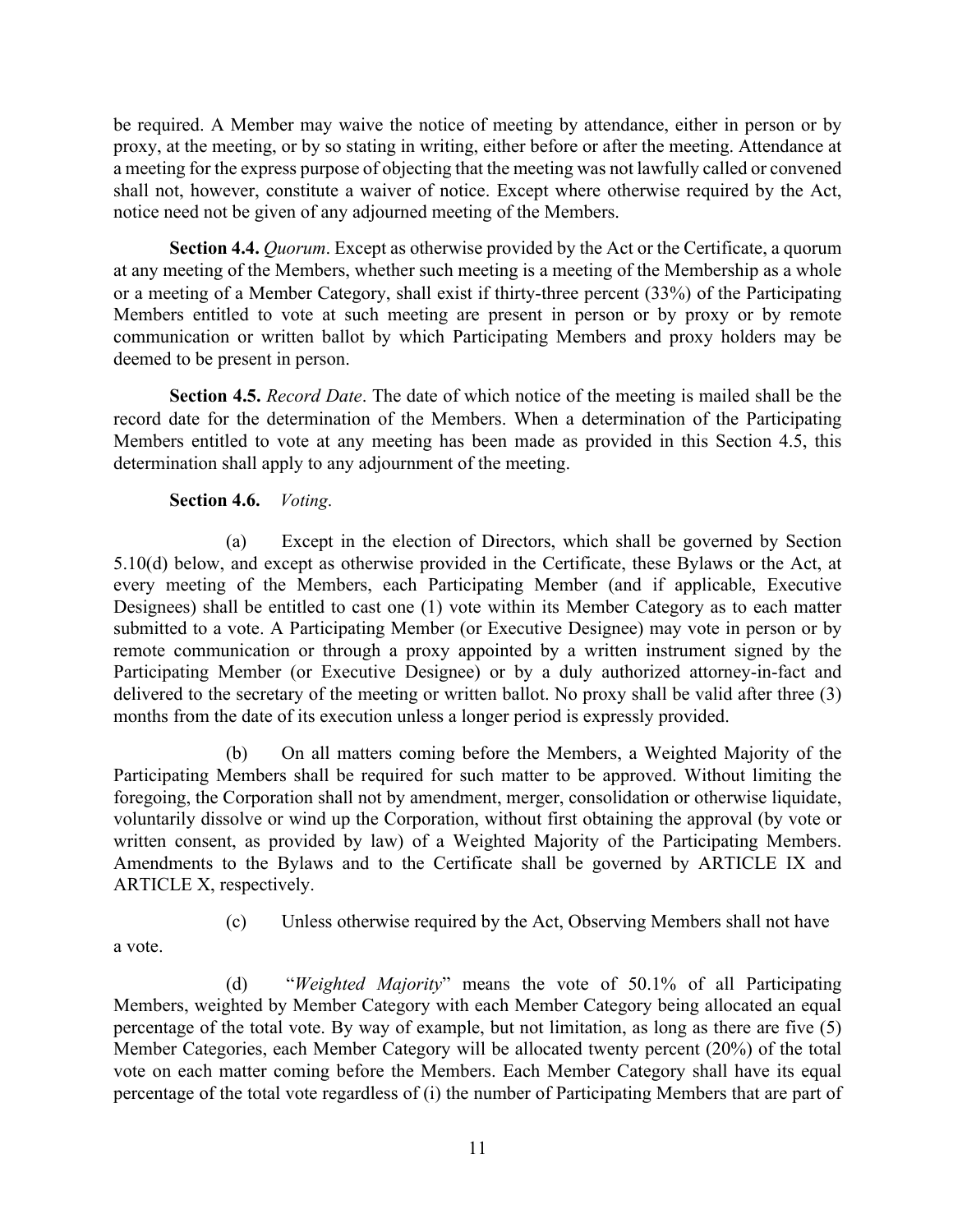any Member Category; (ii) how many Participating Members of such Member Category are present in person or by remote communication or represented by proxy at the meeting; and (iii) the number of Participating Members voting on a particular item. Notwithstanding anything to the contrary in these Bylaws, in the event that any Executive Designee has been appointed and is currently in office pursuant to Section 5.10(c) of these Bylaws, such Executive Designee is entitled to cast one (1) vote within its Member Category as to each matter submitted to a vote of the Participating Members, any reference in these Bylaws to the Participating Members in connection with a Member vote shall be deemed to include all Executive Designees, and the vote of an Executive Designee shall be considered a Participating Member vote in the applicable Member Category for all purposes under these Bylaws, in each case other than with respect to elections of Directors or Designated Participating Members.

To determine whether a matter has received the approval of a "*Weighted Majority*" of the Participating Members: (A) the number of Participating Members in each Member Category casting a vote in favor of a particular item shall be, divided by (B) the total number of Participating Members in that Member Category present in person, by remote communication or represented by proxy at the meeting and entitled to vote on the subject matter and that quotient shall then be divided by (C) the number of Member Categories of the Corporation as of the date of such vote, to determine the percentage of such Member Category in favor of such matter. The percentages so derived for each Member Category shall be aggregated, and if the aggregate is at least 50.1%, the matter shall be approved, and if the aggregate is less than 50.1%, the matter shall be rejected.

## **ARTICLE V DIRECTORS**

**Section 5.1.** *Powers and Responsibilities.* The activities and affairs of the Corporation shall be managed under the direction of its Board. The Board may exercise all administrative powers of the Corporation and function on behalf of the Corporation in accordance with the provisions of these Bylaws, the Certificate and the Act. The Board's powers include:

(a) modifying, amending or restating these Bylaws in accordance with ARTICLE IX of these Bylaws;

(b) modifying, amending or restating the Certificate in accordance with the Certificate and ARTICLE X of these Bylaws;

(c) subject to the approval of a Required Interest of the Board, modifying minimum criteria for Membership in the Corporation;

(d) establishing or modifying minimum criteria for the Directors;

(e) approving and modify budgets in accordance with ARTICLE VIII of these

Bylaws;

(f) hiring, overseeing, and firing officers in accordance with Section 6.2 of these Bylaws;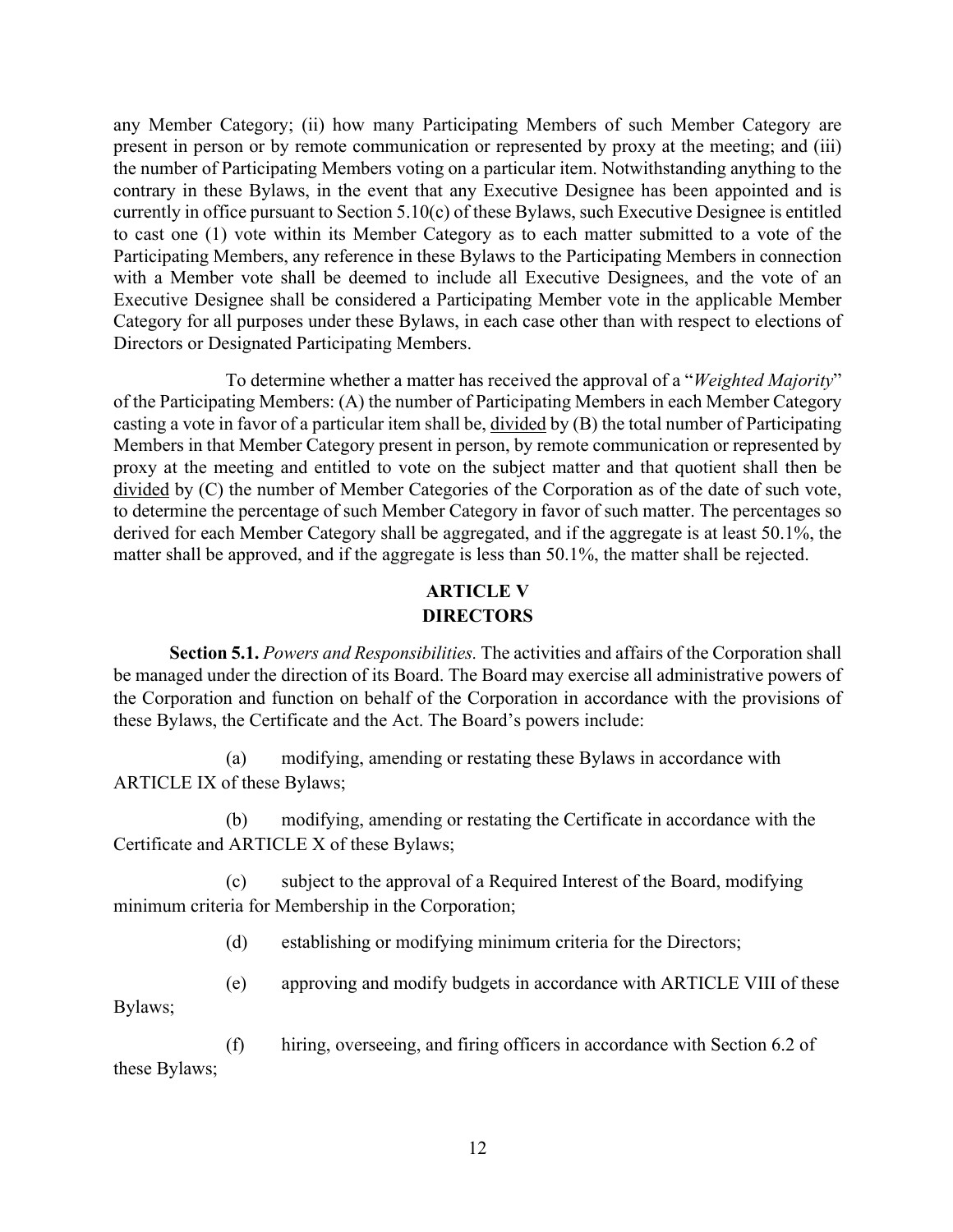(g) adopting rules of the Corporation, including antitrust and intellectual property rights policies;

(h) subject to the approval of a Required Interest of the Board, establishing new Working Groups;

(i) ratifying a recommendation made by the TWG or other already established Working Group to modify or amend the rules and operating procedures of the applicable TWG or Working Group in accordance with the procedures set forth in Section 7.2 and Section 7.5 of these Bylaws, respectively;

(j) disciplining or expelling a member in the Corporation in accordance with Section 3.7 of these Bylaws; and

(k) authorizing Trade Association Members to appoint a representative to serve as an ex officio member of the Board.

**Section 5.2.** *Composition.*

(a) The Board shall initially consist of up to fifteen (15) Directors plus the Executive Director who will be an ex-officio, non-voting member. The Board may also include such ex officio, non-voting members representing Trade Associations Members as may be authorized by the Board from time to time. The number of Directors may be increased or decreased from time to time by an amendment to these Bylaws in accordance with ARTICLE IX of these Bylaws. The Board shall initially consist of up to the following numbers of members in each Member Category:

- (i) three (3) Application Provider Directors;
- (ii) three (3) Community Representative Directors;
- (iii) three (3) Content Producer Directors;
- (iv) three (3) Equipment Manufacturer Directors;
- (v) three (3) Internet Connectivity Provider Directors; and
- (vi) the Executive Director (*ex-officio, non-voting member)*

**Section 5.3.** *Term.* The terms for each Member Category's Director seats shall be divided into three (3) classes (Class A, Class B and Class C), the terms for which will be staggered over a three- (3-) year period so that only one (1) Director from each Member Category will have a term ending at any annual meeting of the Members. Class A and Class B Directors elected at the first annual meeting of the Members will have terms of less than three (3) years. Class A Directors will initially hold office until the second  $(2<sup>nd</sup>)$  annual meeting of the Members and then for three (3) year terms thereafter; Class B Directors will initially hold office until the third  $(3<sup>rd</sup>)$  annual meeting of the Members and then for three (3) year terms thereafter; and Class C Directors will hold office until the fourth  $(4<sup>th</sup>)$  annual meeting of the Members and then for three (3) year terms thereafter,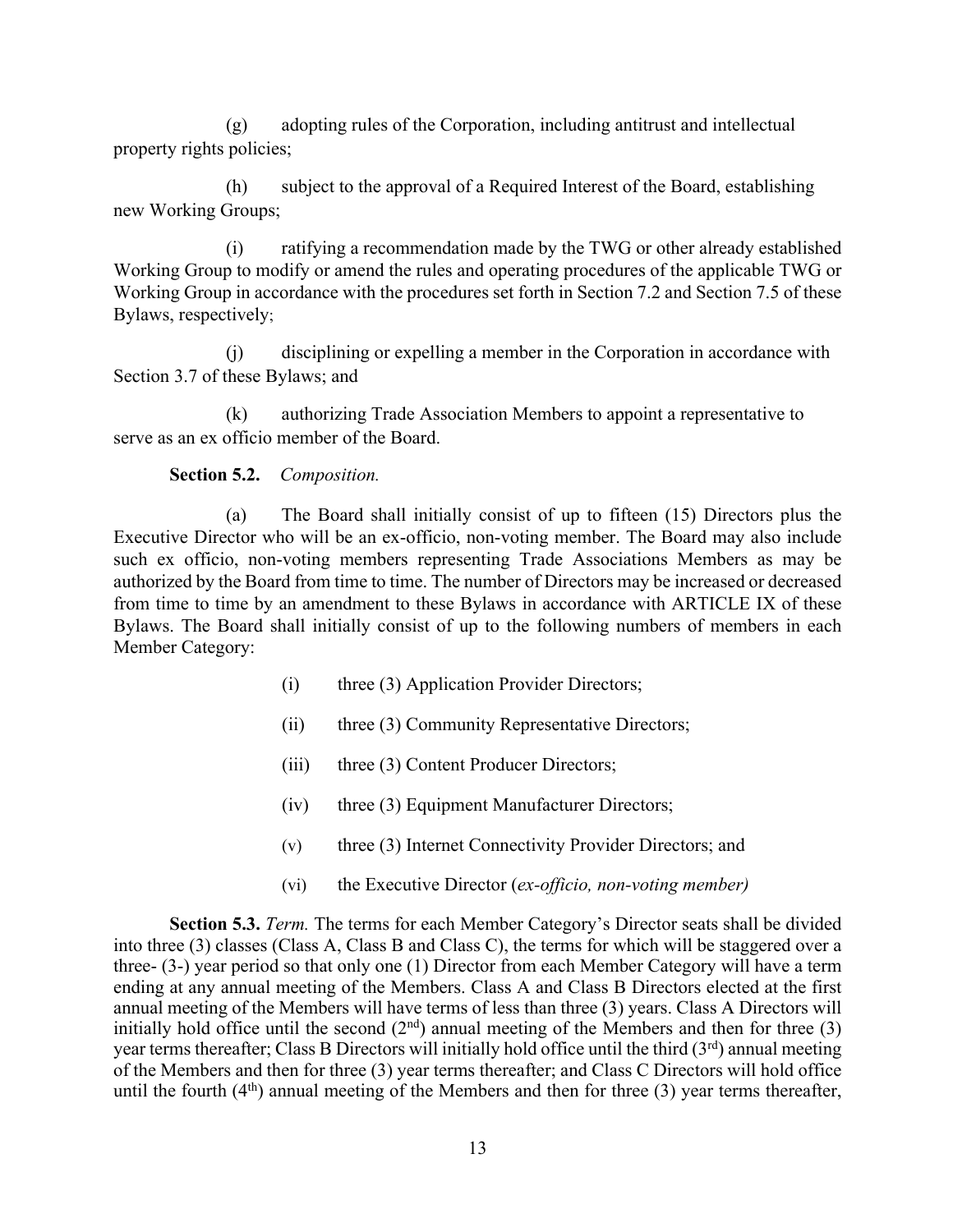*provided*, *however*, the term of any Director will continue beyond such period until a successor of such Director is duly appointed and qualified, or until, the death, resignation or removal of such Director. The term for any ex officio member representing a Trade Association as authorized by the Board under Section  $5.1(k)$  will be for one (1) year.

**Section 5.4.** *Quorum*. A majority of the Directors in office not including ex officio Directors shall be necessary to constitute a quorum for the transaction of business. If, at any meeting of the Board, there shall be less than a quorum present, a majority of those present may adjourn the meeting, without further notice, from time to time until a quorum shall have been obtained.

**Section 5.5.** *Meetings*. Meetings of the Board may be held either within or without the State of Delaware. Regular meetings of the Board shall be held at those times as are fixed from time to time by resolution of the Board. Notice of the time, place and items to be discussed at any regular meeting of the Board shall be provided by the Executive Director via mail, fax, electronic means or delivery in person to each member of the Board at least ten (10) business days before the meeting. Special meetings of the Board may be held at any time upon call of the Executive Director or twenty-five (25%) of the Directors (not including any ex officio members). Notice of the time, place and purpose of special meetings of the Board shall be provided by the Executive Director or persons calling the meeting via mail, fax, electronic means or delivery in person to each member of the Board at least three (3) business days before the meeting. Unless all of the Directors are present at a special meeting, only the business outlined in the special meeting notice can be conducted at a special meeting. Meetings may be held at any time without notice if all the Directors (other than ex officio Directors) are present or if, before the meeting, those not present waive such notice in writing or by electronic submission.

**Section 5.6.** *Required Vote*. Except as otherwise provided by these Bylaws, including Section 5.1 of these Bylaws, the vote of a majority of the Directors (other than ex officio Directors) present at the time of the vote, if a quorum is present at such time, shall be the act of the Board. No Director may issue a proxy to another party; *provided*, *however*, if a Designated Participating Member that is an entity has identified an Alternate Director, the Alternate Director may be granted a proxy and serve in the place and stead of the Director.

**Section 5.7.** *Action without a Meeting*. Any action required or permitted to be taken at any meeting of the Board or any committee thereof may be taken without a meeting if all the members of the Board (other than ex officio members) or committee, as the case may be, consent thereto in writing, or by electronic transmission and the writing or writings or electronic transmission or transmissions are filed with the minutes of the proceedings of the Board, or committee.

**Section 5.8.** *Teleconference*. Members of the Board, or any committee designated by the Board, may participate in a meeting of the Board, or committee, by means of conference telephone or other communications equipment by means of which all persons participating in the meeting can hear each other, and participation in a meeting pursuant to this subsection shall constitute presence in person at the meeting.

**Section 5.9.** *Alternate Directors*. Each Designated Participating Member that is an entity may also designate one (1) Alternate Director, by sending notice to the Board and the Executive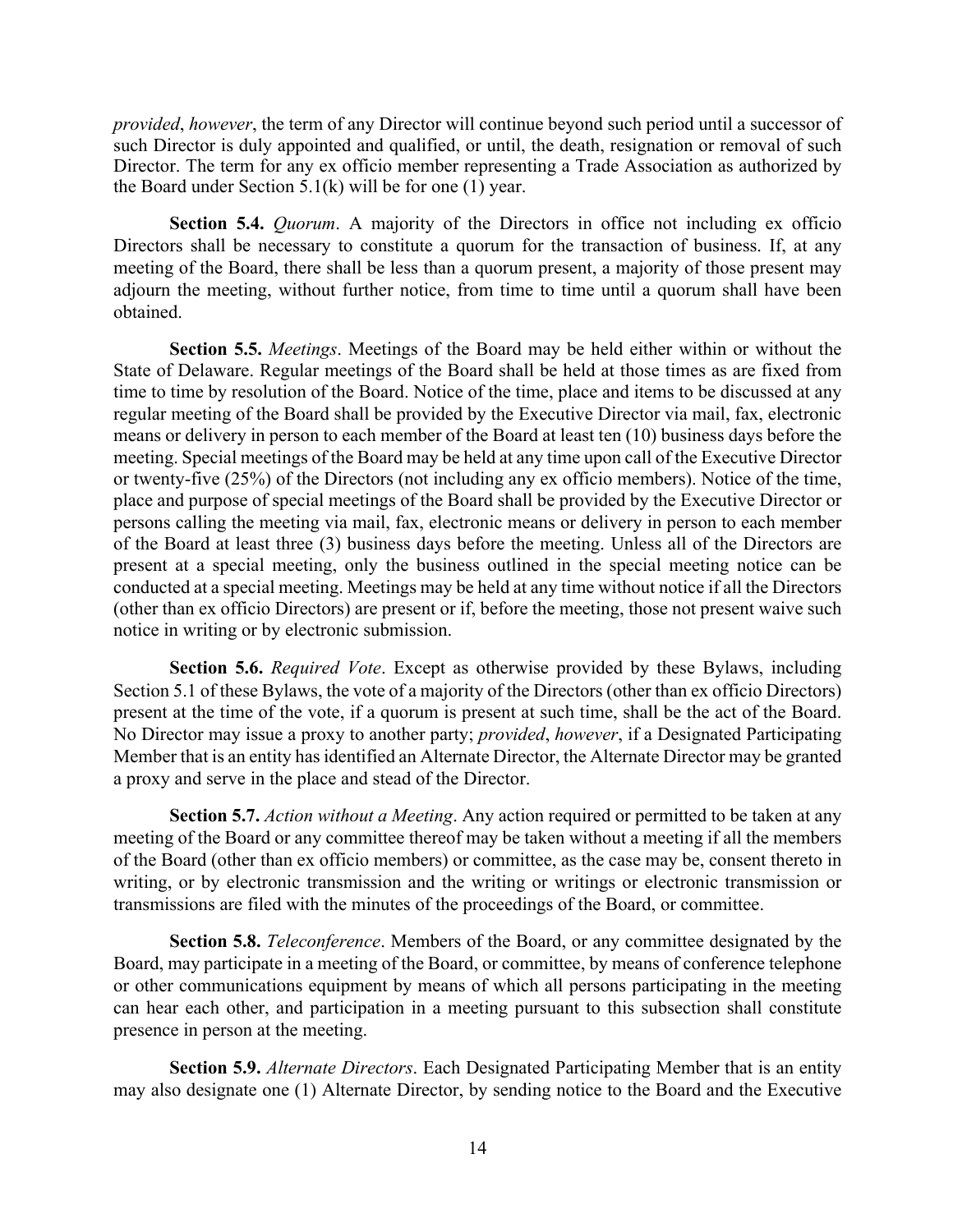Director. The Alternate Director will have the right to serve in the place and stead of the Designated Participating Member's Director Designee and be counted for purposes of quorum and for voting only in the absence of such Director Designee from a meeting.

#### **Section 5.10.** *Election Process*.

(a) The Executive Director will issue a "call for candidates" to the Participating Members in each of the Member Categories. Any Participating Member (individual or entity) in a Member Category has the right to be listed as a candidate for the Designated Participating Member for an open board seat for the election in his, her or its Member Category so long as he, she or it notifies the Executive Director of his, her or its desire to be listed as a nominee within thirty (30) days of receiving the call for candidates notice. For Participating Members that are entities, the Participating Member will also notify the Executive Director of the employee that it intends to designate as its initial Director Designee.

(b) As part of the "call for candidates" the Board may outline suggested experience and criteria for Director Designees to assist Participating Members in identifying candidates and in voting for the Designated Participating Members and these suggested experience and criteria could include expertise, background, leadership skills, and inter-organizational relationships. The Board's guidelines could include, for example, that the nominee: (i) be a senior level executive or a respected and experienced member in the relevant Member Category; (ii) should have the time, resources and willingness to participate in the work of the Board; (iii) should be familiar with the technical activities of the TWG or other Working Group; and (iv) should be in a position to provide leadership and support of the Corporation in its efforts to accomplish its mission.

(c) For each open Board seat in a Member Category for the election, the Executive Director will develop a slate of candidates for the Designated Participating Member in the Member Category. If the number of Participating Members (or the number of Designated Participating Members after expiration of the time for submitting candidates in response to the "call for candidates") in a Member Category is less than the number of vacant Board seats in such Member Category (including seats that are vacant but not open for election), the Executive Director may appoint any individual that the Executive Director believes in good faith will appropriately represent the Member Category (an "Executive Designee") to serve as a Director in such Member Category, at any time after the expiration of the time for submitting candidates in response to the "call for candidates". An Executive Designee appointed to the Board of Directors is charged with voting as he or she believes in good faith that a Participating Member in such Member Category would vote if represented; *provided, further*, the appointment of such Executive Designee is subject to a veto or removal by a Required Interest of the Board. In the event a new Participating Member joins a Member Category in which an Executive Designee serves on the Board, the new Participating Member, in accordance with Section 5.10(a) of these Bylaws, has the right to be listed as a candidate to replace the Executive Designee, or if the new Participating Member is an entity, designate a Director Designee, at any time after such Participating Member joins the category until the next "call for candidates" for the next election, and otherwise in accordance with Section 5.10(a). Alternatively, the new Participating Member may ratify the Executive Designee. After expiration of time for submitting candidates in response to the "call for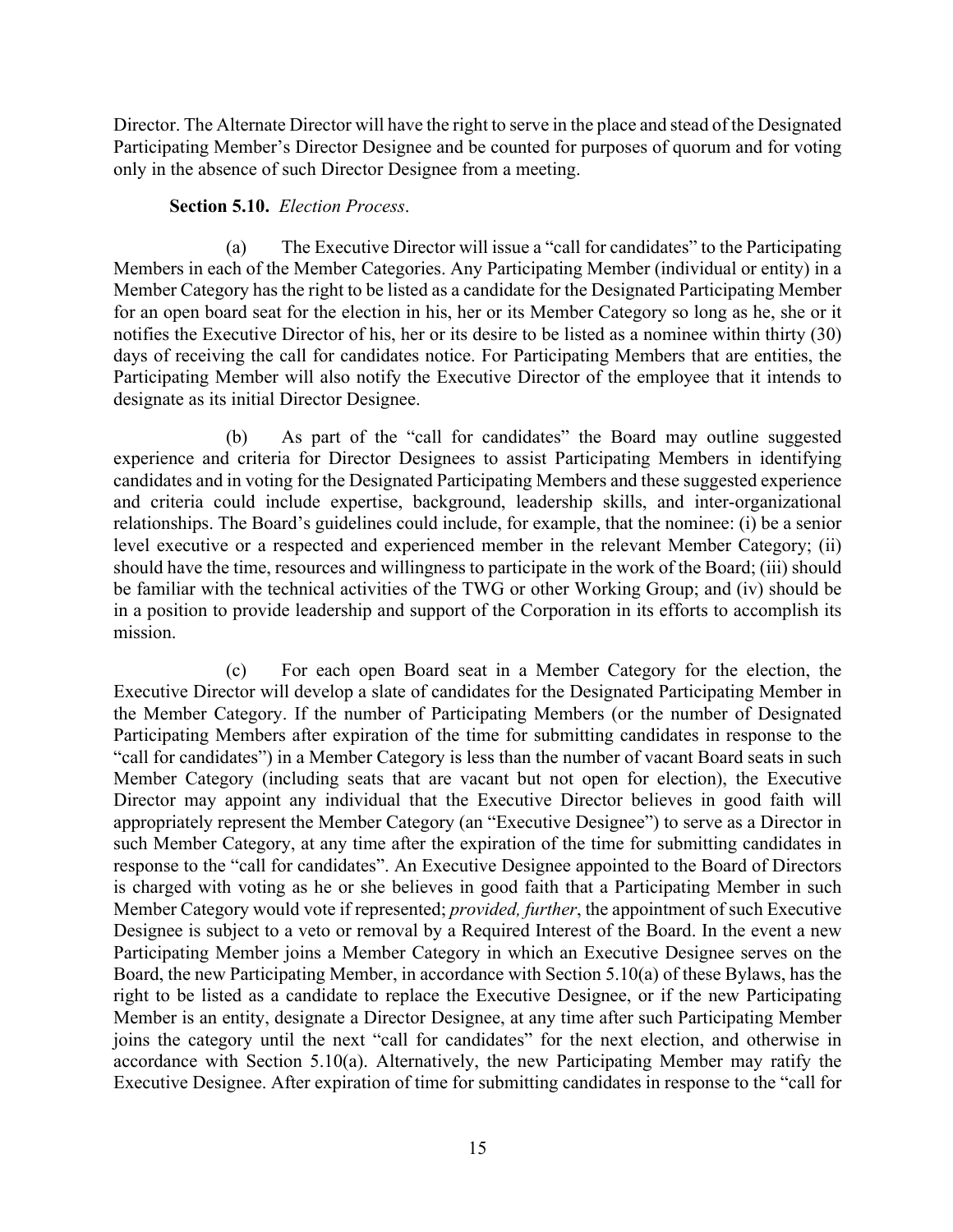candidates", the Executive Director shall deliver notice of a meeting of Members pursuant to Section 4.1 of these Bylaws or the ballot pursuant to Section 5.11 of these Bylaws.

(d) Only Participating Members of a Member Category may vote on candidates for the open Board seats in such Member Category. The Participating Members will be voting for a Designated Participating Member that will have the right to appoint a Director Designee in its Member Category. Designated Participating Members shall be elected at the annual meeting of the Members or by letter ballot by a plurality vote of the Participating Members in the relevant Member Category entitled to vote on the nominees present in person or by proxy at the meeting or voting via ballot in accordance with Section 5.11 of these Bylaws.

(e) Except as provided in this Section 5.10(e) and with respect to an Executive Designee pursuant to Section 5.10(c), all Director Designees and Alternate Directors must be *bona fide* employees or officers of a Designated Participating Member. With respect to a Designated Participating Member that is an individual, he or she will be the Director Designee. The Board may waive any or all of the requirements set forth in this Section 5.10(e) in its discretion.

**Section 5.11.** *Written Ballots.* The Board may elect to conduct an election of the Directors via a letter ballot instead of at a meeting. If a written letter ballot is used in lieu of a meeting, the letter ballot shall be mailed or sent electronically to the last known regular or electronic address of all Participating Members and all letter ballots returned to the Corporation within the time established by the Board, which in no event shall be less than thirty (30) days, shall be counted. In lieu of a written ballot, the Directors may also authorize the use of a ballot submitted by electronic transmission so long as any such electronic transmission either sets forth or is submitted with information from which it can be determined that the electronic transmission was authorized by the Member or proxy holder, as the case may be.

**Section 5.12.** *Reserved*.

#### **Section 5.13.** *Replacement; Vacancies; Removal.*

(a) A Designated Participating Member, and with respect to an Executive Designee pursuant to Section 5.10(c), the Executive Director, may remove and replace a Director Designee with another qualified *bona fide* employee, or with respect to an Executive Designee, any individual, at any time, with or without cause, by sending notice to the Board and the Executive Director; *provided*, *however*, if a Designated Participating Member or the Executive Director elects to remove the Director Designee or Executive Designee, respectively, more than once per any given calendar year, such replacement must be approved by the Board at the next Board meeting.

(b) A Director Designee may be removed for cause by a majority of the Participating Members in the Member Category entitled to elect such Director at a meeting (excluding the Designated Participating Member that appointed the Director Designee), appropriately noticed, where quorum is present. If a Director Designee is removed for cause, the Designated Participating Member that is an entity will have the option to appoint a new Director Designee to serve on the Board for the remaining term of the removed Director Designee. An Executive Designee may be removed for cause by a Required Interest of the Board (excluding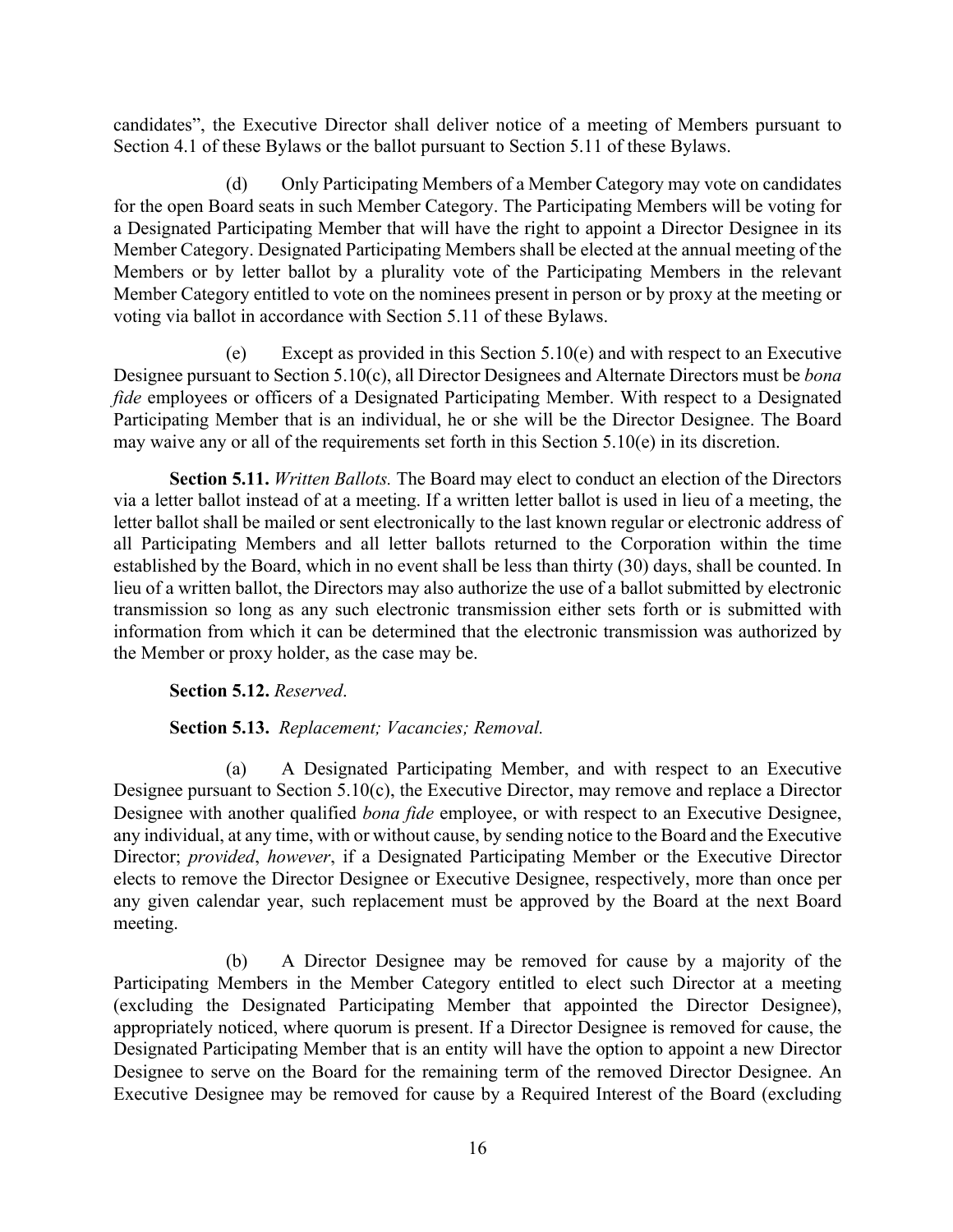such Executive Designee), at a meeting, appropriately noticed, where a quorum is present. If an Executive Designee is removed for cause, the Executive Director will have the option to appoint a new Executive Designee to serve on the Board.

(c) If a Designated Participating Member that is an individual is removed as a Director Designee for cause by the applicable Member Category in accordance with Section 5.13(b) of these Bylaws, such Board seat will remain vacant until filled in accordance with Section 5.13(e) of these Bylaws.

(d) If the Designated Participating Member is no longer a Participating Member in the Corporation, its Director Designee will automatically be removed upon the termination of the Designated Participating Member's membership and the Designated Participating Member will no longer have the right to appoint a Director to such Board seat.

(e) If a Board seat is vacant because the Director Designee is removed pursuant to Section 5.13(c) or Section 5.13(d), such seat will remain vacant for the remainder of the term unless:

(i) a majority of the Participating Members in the relevant Member Category present in person or by proxy at a meeting, appropriately noticed where quorum is present, elect a Designated Participating Member entitled to appoint a Director Designee for the remainder of such term, or

(ii) the Executive Director, pursuant to Section 5.10(c), appoints an Executive Designee to fill such open Board seat.

**Section 5.14.** *Compensation*. Directors, and members of any committee of the Board, will not be entitled to compensation for their services as Directors and members of any committee for their services as a committee member.

## **Section 5.15.** *Committees*.

(a) The Board, by a resolution or resolutions adopted by a majority of the members of the whole Board, may appoint an Executive Committee, an Audit Committee, Membership Committee and any other committees as it may deem appropriate. Each committee shall have and may exercise any and all powers as are conferred or authorized by the resolution appointing it. A majority of each committee may determine its action and may fix the time and place of its meetings, unless provided otherwise by the Board. The Board shall have the power at any time to fill vacancies in, to change the size of membership of, and to discharge any committee.

(b) Each committee shall keep a written record of its acts and proceedings and shall submit that record to the Board at each regular meeting and at any other times as requested by the Board. Failure to submit the record, or failure of the Board to approve any action indicated therein will not, however, invalidate the action to the extent it has been carried out by the Corporation prior to the time the record of such action was, or should have been, submitted to the Board as provided.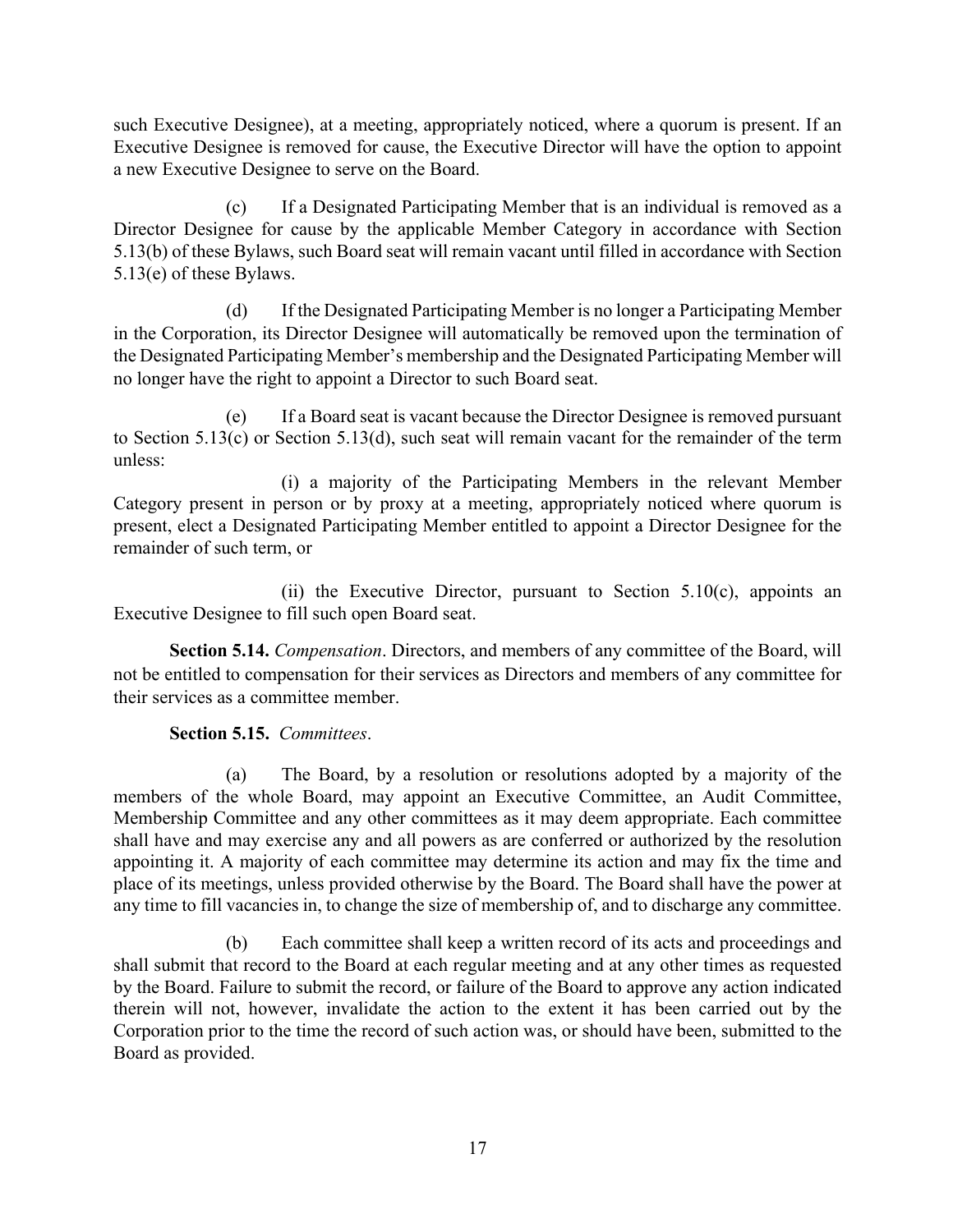**Section 5.16.** *Ex Officio Members of the Board.* Ex officio members of the Board will receive all communications sent to the Board under Article V and may attend and observe all meetings of the Board and Board committees described therein, but shall not be entitled to vote on any matters coming before the Board.

### **ARTICLE VI OFFICERS**

#### **Section 6.1.** *Titles; Duties*.

(a) The Board shall elect an Executive Director, who shall be responsible for the management and administration of its affairs and shall be the official representative of the Corporation in all public matters and who shall have such powers and duties in the management of the Corporation as may be prescribed in a resolution by the Board. The Executive Director shall also serve as the chair of the TWG and Working Groups established by the Corporation and, shall have sufficient engineering or other technical expertise to qualify.

(b) The Board of Directors may elect from among its members a Chairman, co-Chairmen of the Board, or a Chairmen of the Board and a Vice Chairman of the Board. If the Board appoints Co-Chairmen of the Board, each such co-Chairmen has the right and ability to exercise all rights afforded to the Chairman under these Bylaws, the Certificate of Incorporation and law. The Board may also elect a Treasurer, a Secretary, and one or more Vice Executive Directors, Assistant Secretaries and Vice Treasurers. In addition, there may be such subordinate officers as the Board of Directors may deem necessary. Any person may hold more than one office.

(c) The Chairman of the Board shall preside at all meetings of the Members and the Board. Except where, by law, the signature of the Executive Director is required, the Chairman shall possess the same power as the Executive Director to sign all certificates, contracts, and other instruments of the Corporation which may be authorized by the Board.

(d) The Secretary and the Treasurer shall perform those duties as are incident to their offices, or are properly required of them by the Board, or are assigned to them by the Certificate or these Bylaws. The Assistant Secretaries, in the order of their seniority, shall, in the absence of the Secretary, perform the duties and exercise the powers of the Secretary, and shall perform any other duties as may be assigned by the Board.

(e) The Board may provide for such other executive or administrative officers, as it shall deem necessary or advisable. All such officers shall have such titles, powers and duties, and shall be entitled to such compensation, as shall be determined from time to time by the Board.

(f) Each such officer shall hold office until a successor is elected and qualified or until such officer's earlier resignation or removal. Any officer may resign at any time upon written notice to the Corporation**.**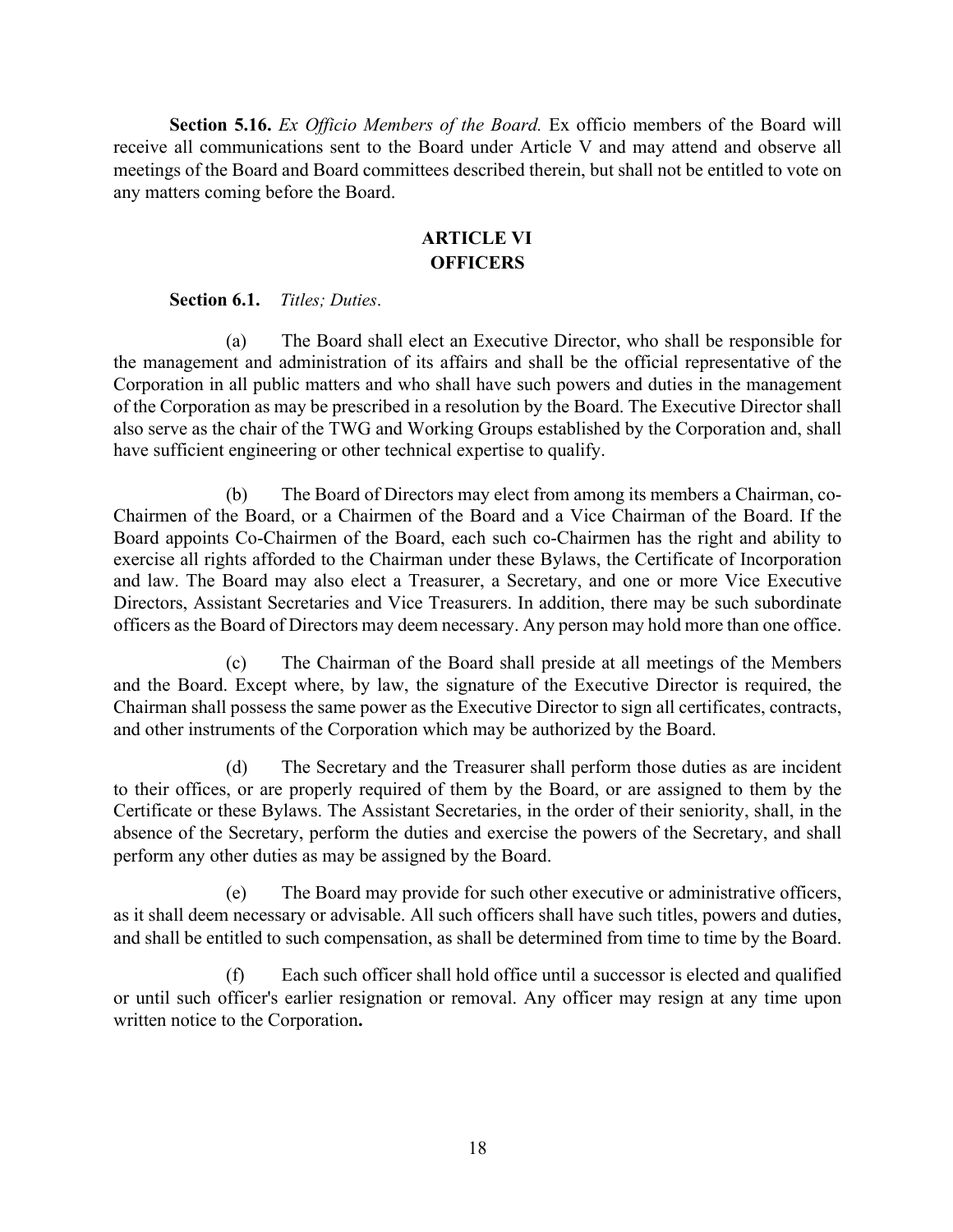#### **Section 6.2.** *Resignation and Removal of Officers*.

(a) Any officer may resign at any time upon written notice of resignation to the Board or the Executive Director. Any such resignation shall take effect upon receipt of such notice or at any later time specified therein. The acceptance of a resignation shall not be necessary to make the resignation effective.

(b) Any officer of the Corporation may be removed, with or without cause, by resolution adopted by a Required Interest of the Board. Such removal shall be without prejudice to the contractual rights of the affected officer, if any, with the Corporation.

**Section 6.3.** *Salaries*. The salary of the Executive Director of the Corporation shall be fixed by the Board. The Executive Director may set the salaries for all subordinate officers and employees, subject to the terms of the approved budget of the Corporation.

## **ARTICLE VII TECHNICAL WORKING GROUP; ADDITIONAL WORKING GROUPS**

**Section 7.1.** *Technical Working Group; Mission*. The Corporation shall initially have one technical working group, currently entitled the "*Technical Working Group*" or "*TWG*", responsible for fulfilling the substantive purpose(s) for the Corporation. The purpose of the TWG is to bring together volunteer engineers and other similar technical experts to develop consensus on broadband network management practices or other related technical issues that can affect users' Internet experience, including the impact to and from applications, content and devices that utilize the Internet. The TWG's mission includes: (a) educating policymakers on such technical issues; (b) attempting to address specific technical matters in an effort to minimize related policy disputes; and (c) serving as a sounding board for new ideas and network management practices. Specific TWG functions include: (i) identifying "best practices" by broadband providers and other entities; (ii) interpreting and applying "safe harbor" practices; (iii) otherwise providing technical guidance to industry and to the public; and/or (iv) issuing advisory opinions on the technical issues germane to the TWG's mission that may underlie disputes among discrete parties.

**Section 7.2.** *TWG Governance Document; Modifications*.

(a) The initial rules, operating procedures and voting requirements for the TWG have been developed by the incorporator of the Corporation and ratified by the initial Board. These procedures are set forth in the TWG Governance Document. The Board shall not have the ability to intervene in the substantive affairs of the TWG unless a Required Interest of the Board determines that the TWG is operating outside the scope of its mission as described in Section 7.1 of these Bylaws and the TWG Governance Document.

(b) The TWG can recommend to the Board that the mission statement of the TWG or the rules, operating procedures, voting requirements or other procedures be modified or amended or that the TWG be dissolved. Such recommendations must be ratified by the Board.

(i) If the recommended modification or amendment does not modify the mission of the TWG, make a material change to the operations of the TWG (as reasonably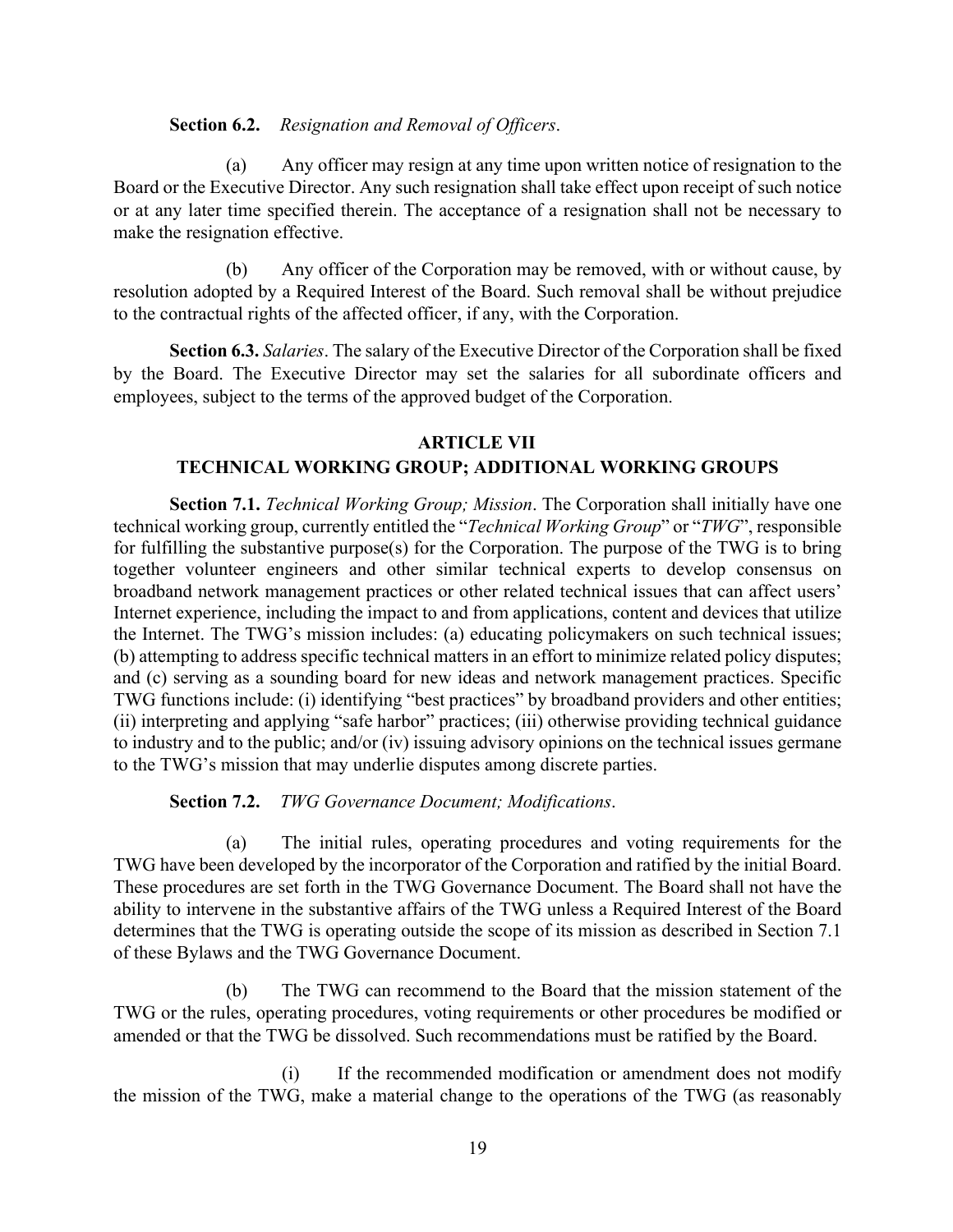determined by the Executive Director) or dissolve the TWG, the recommendation must be approved by a majority of the Directors present at a meeting, appropriately noticed, where quorum is present.

(ii) If the TWG recommendation is to dissolve the TWG or if the modification or amendment does modify the mission of the TWG or make a material change to the operations of the TWG (as reasonably determined by the Executive Director), the recommendation must be approved by a Required Interest of the Board. The Board cannot make procedural or substantive modifications to the TWG processes unless such modifications are approved by the TWG in accordance with the TWG Governance Document. The following are examples of modifications that would require the approval of a Required Interest of the Board:

(A) modifying or amending the criteria for Experts;

(B) modifying or amending the criteria for participation by an Expert in any technical discussion of the TWG;

(C) modifying or amending the voting thresholds or approval process for technical decisions as set forth in the TWG Governance Document; and

(D) modifying these Bylaws to modify or amend the mission statement of the TWG (such change must undergo the process outlined in ARTICLE IX).

**Section 7.3.** *Technical Qualifications of Experts*. Each Participating Member may appoint one TWG Representative; *provided*, *however*, the TWG Representative must satisfy the technical expertise requirements necessary to qualify as an Expert as stated in this Section 7.3 below; *provided, further,* two or more Participating Members in the same Member Category may elect to consolidate their TWG Representatives so that only one TWG Representative represents the interests of multiple Participating Members. For the avoidance of doubt, an Executive Designee shall not have any right or authority to appoint a TWG Representative. Unless otherwise modified by the TWG Governance Document, a person shall be deemed to have the technical expertise necessary to qualify as an Expert if he or she can demonstrate that by technical education and/or real world experience he or she has knowledge of the technical issues related to the TWG's mission as outlined in Section 7.1 of these Bylaws and the TWG Governance Document. Such technical expertise can be established, among other ways, by:

(a) demonstrating he or she has received a university-level or higher degree from an accredited institution or program in a field related to the technical activities of the BITAG including electrical engineering, computer sciences, telecommunications and information technology;

(b) demonstrating he or she has competence and a substantial understanding of broadband Internet network management technical issues through professional work experience in a technical position; or

(c) obtaining technical certification by the Executive Director.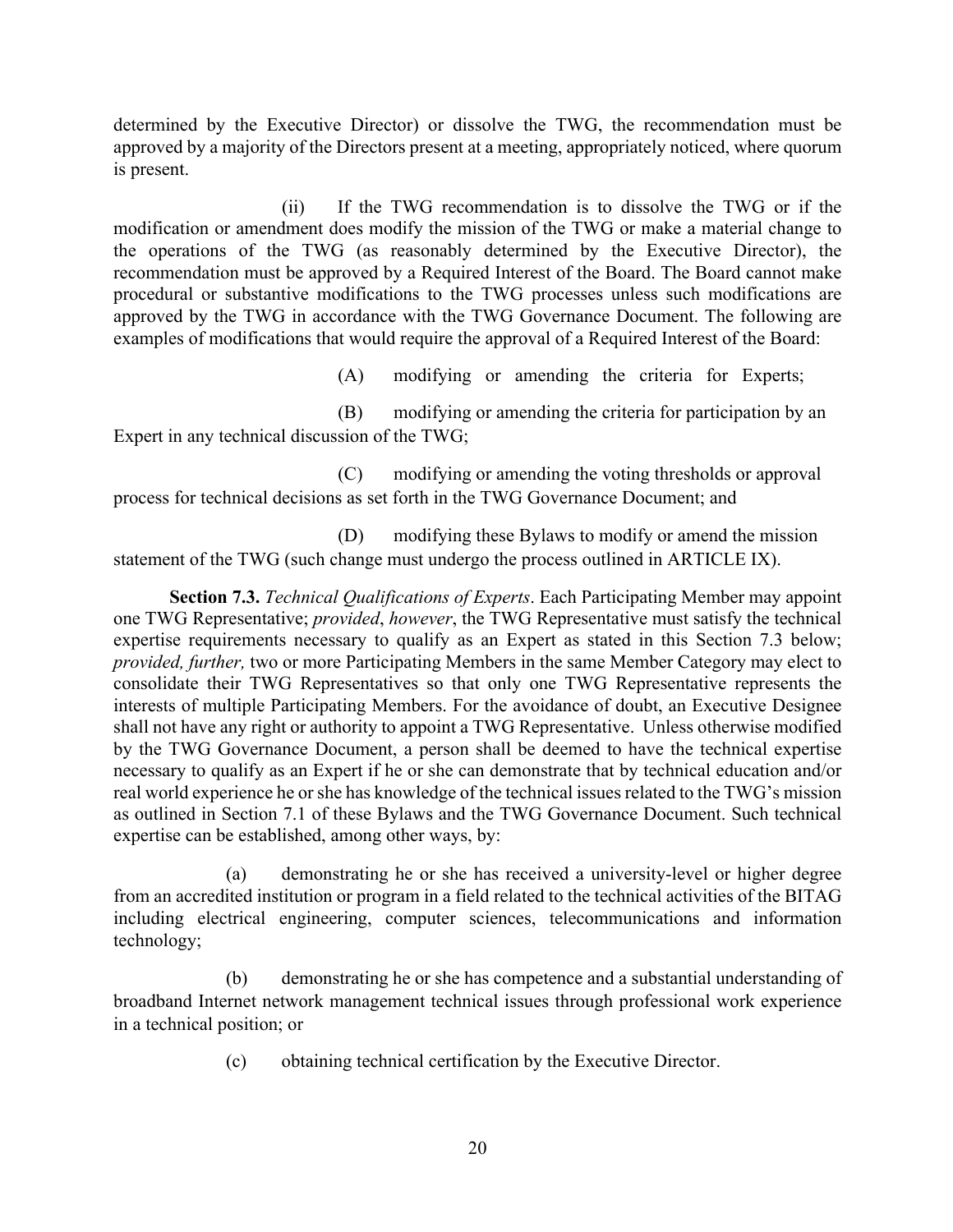**Section 7.4.** *Observers of TWG*. Any Observing Member of the Corporation with a bona fide interest in the work of the TWG may request to be listed (or have a bona-fide employee listed with respect to Members that are entities) as an observer of the TWG or any committee thereto and shall be accorded such status unless such individual does not meet the requisite technical qualifications in Section 7.3 of these Bylaws or the Executive Director (or committee chair) reasonably believes the work of the TWG or committee thereto would be adversely affected by his or her participation. Additionally, the Executive Director or committee chair may allow non-Members of the Corporation who meet the technical qualifications in Section 7.3 of these Bylaws to observe TWG proceedings. Listed observers shall be advised of all relevant TWG activities, may attend meetings but the TWG (or committee thereof) is not obligated to consider any comments submitted by such observer and the TWG observer shall not be considered for voting purposes. To the extent TWG Representatives are required or have agreed to abide by conduct guidelines (e.g., technical requirements, treatment of proprietary information), listed observers must adhere to those same guidelines.

**Section 7.5.** *Additional Working Groups*. A Required Interest of the Board may elect to form one or more additional Working Groups to facilitate the technical work of the Corporation not otherwise covered by the TWG. The Board, in conjunction with the Executive Director, will establish the mission, policies and procedures of any such Working Group, which shall be set forth in the Working Group Operating Procedures. Once established, the Board shall not have the ability to intervene in the substantive affairs of the Working Group unless a Required Interest of the Board determines that the Working Group is operating outside the scope of its mission as described in the Working Group Operating Procedures. Once established, the Working Group can recommend to the Board that the mission statement of the Working Group; the rules, operating procedures, voting requirements or other procedures be modified or amended; or that the Working Group be dissolved. Such recommendations must be ratified by the Board. If the recommended modification or amendment does not modify the mission of the Working Group; make a material change to the operations of the Working Group (as reasonably determined by the Executive Director) or dissolve the Working Group, the recommendation must be approved by a majority of the Directors present at a meeting, appropriately noticed, where quorum is present. If the Working Group recommendation is to dissolve the Working Group or if the recommended modification or amendment modifies the mission of the Working Group or makes a material change to the operations of the Working Group (as reasonably determined by the Executive Director), the recommendation must be approved by a Required Interest of the Board. The Board cannot make procedural or substantive modifications to the Working Group processes unless such modifications are approved by the Working Group in accordance with the Working Group Operating Procedures.

**Section 7.6.** *Specifications*. Except as provided in this Section 7.6, the TWG or any other Working Group will not engage in the creation of Specifications. Notwithstanding anything contained in Section 7.1 of these Bylaws or the TWG Governance Manual to the contrary, the TWG will not engage in the creation of Specifications unless and until a Required Interest of the Board: (a) authorizes the TWG to engage in the creation of Specifications, and (b) adopts intellectual property policies that reflect the expansion in the TWG mission.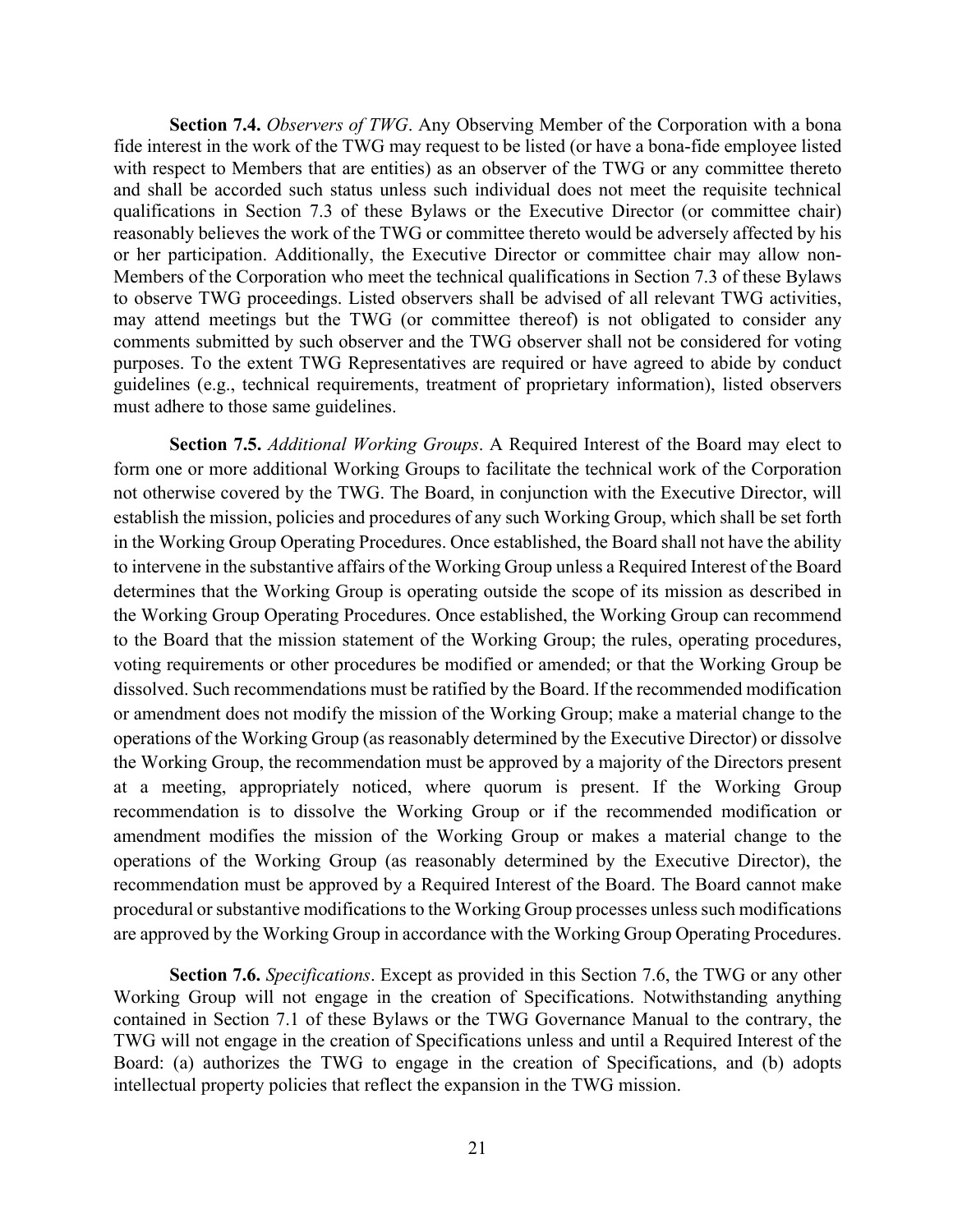## **ARTICLE VIII BUDGET AND EXPENSES**

**Section 8.1.** *Formulation and Adoption*. On an annual basis the Executive Director or Finance Committee of the Board, if any, shall formulate and deliver to the Board a proposed budget to cover the activities of the Corporation. The proposed budget shall be considered modified, if necessary, and approved by a majority of the Board at a meeting, appropriately noticed, where quorum is present. Notwithstanding anything to the contrary in these Bylaws, Executive Designees shall not be entitled to participate in any vote on any matter set forth in this Article VIII.

**Section 8.2.** *Changes in the Budget.* Changes in the budget may be proposed at any time by the Executive Director or by motion of twenty-five percent (25%) of the whole Board. Proposed changes shall be submitted to the Board and acted upon in the same manner described in Section 8.1 of these Bylaws. If the Board approves an increase to the budget, it also can elect to levy special assessments to be paid by the Members and these special assessments will be allocated equitably by the Board among the Members.

**Section 8.3.** *Financial Management*. The Board and officers of the Corporation shall administer the work of the Corporation in a manner such that its financial results conform to the Corporation's approved annual budget. The Board shall have the right to seek and obtain loans from a financial institution or a Member to protect against budget shortfalls but the Board and officers shall take care with respect to loans from Members to avoid creating the impression that any individual or entity has or can exercise undue influence on the technical operations of the TWG or any Working Group. Additionally, the Board may request prepayment of membership dues from Members to protect against budget shortfalls but such prepayments will be at the discretion of such Members. These prepayments will be treated for all purposes as future membership dues payments, and not as a loan or a gift, and the Board will appropriately note and account for such prepayments in allocating the expenses of the Corporation amongst the Members.

**Section 8.4.** *Cost Sharing*. Each Participating Member and Observing Member shall be responsible for its appropriate share of the pre-formation expenses and expenses involved in carrying out the work of the Corporation that is set out in the approved annual budget or modified budget. The Board shall establish an assessment schedule, or dues structure, for contributions from each Participating Member and Observing Member, but the Executive Director may waive any dues requirements for any Participating Member or Observing Member for good cause or financial hardship. Any such waiver determination may be reconsidered and rejected by a Required Interest of the Board, whose vote shall be binding upon the Executive Director and affected Participating Member or Observing Member. The Board shall also have the authority to levy special assessments to cover unanticipated expenses or increases in budget approved pursuant to Section 8.2 of these Bylaws to be paid by the Participating Members and Observing Members and these special assessments will be allocated equitably by the Board.

**Section 8.5.** *Distribution on Dissolution*. Upon dissolution of this Corporation, all of its assets remaining after paying or making provision for payment of all of the liabilities of the Corporation shall be distributed exclusively for the purpose or purposes of the Corporation, in such a manner, or to an organization or organizations organized and operated exclusively for any one